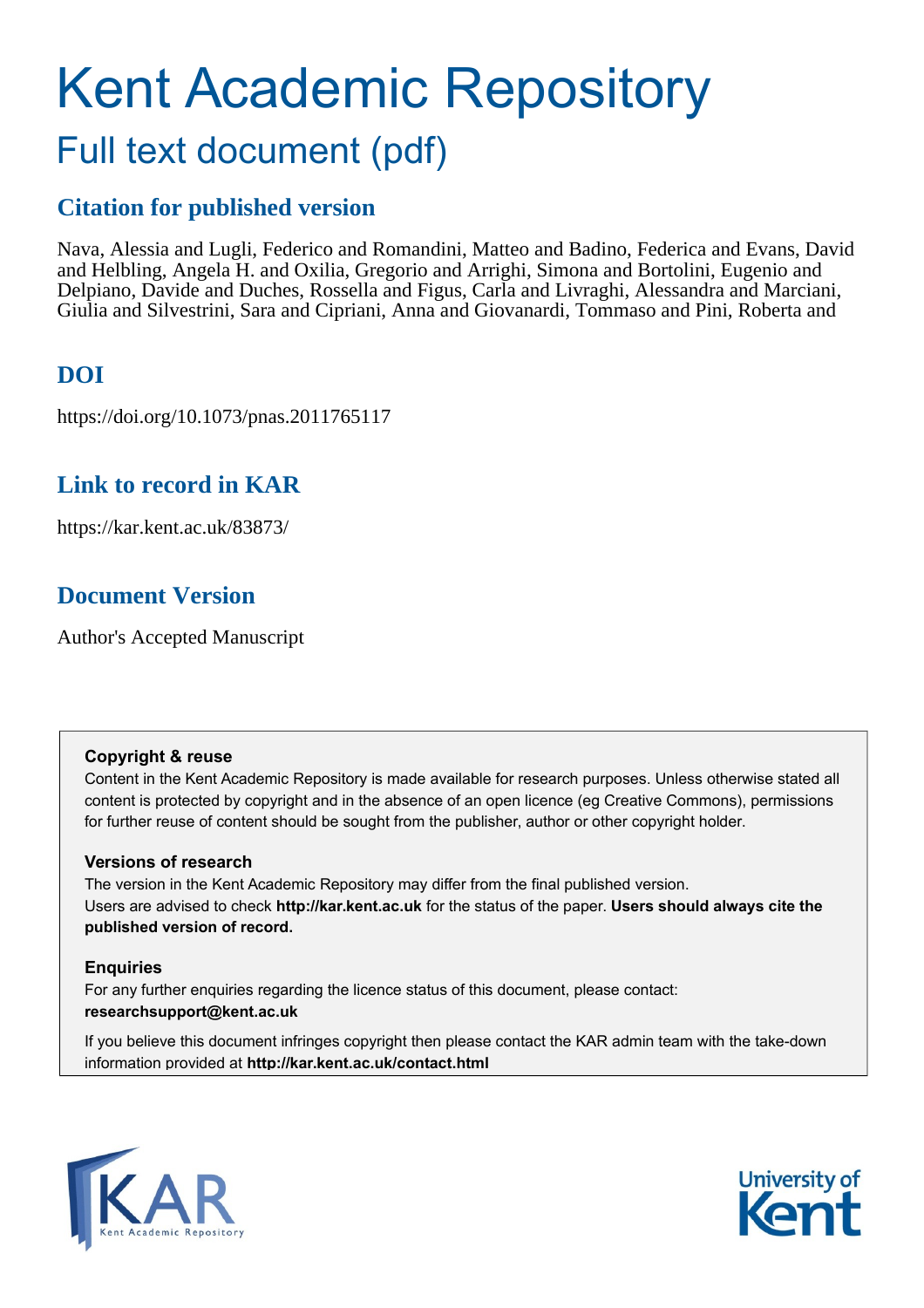

## **Main Manuscript for**

### **Early life of Neanderthals**

Alessia Nava<sup>a,b,1,2</sup>, Federico Lugli<sup>c,d,1,2</sup>, Matteo Romandini<sup>c,e</sup>, Federica Badino<sup>c,f</sup>, David Evans<sup>g,h</sup>, Angela H. Helbling<sup>g,h</sup>, Gregorio Oxilia<sup>c</sup>, Simona Arrighi<sup>c</sup>, Eugenio Bortolini<sup>c</sup>, Davide Delpiano<sup>i</sup>, Rossella Duches<sup>j</sup>, Carla Figus<sup>c</sup>, Alessandra Livraghi<sup>i,k</sup>, Giulia Marciani<sup>c</sup>, Sara Silvestrini<sup>c</sup>, Anna Cipriani<sup>d, I</sup>, Tommaso Giovanardi<sup>d</sup>, Roberta Pini<sup>f</sup>, Claudio Tuniz<sup>m,n,o</sup>, Federico Bernardini<sup>m,n</sup>, Irene Dori<sup>p,q</sup>, Alfredo Coppa<sup>r,s,t</sup>, Emanuela Cristiani<sup>a</sup>, Christopher Dean<sup>u,v</sup>, Luca Bondioli<sup>w,x</sup>, Marco Peresani<sup>f,i,1</sup>, Wolfgang Müller<sup>g,h,1</sup>, Stefano Benazzi<sup>c,y,1</sup>

<sup>a</sup>DANTE - Diet and ANcient TEchnology Laboratory, Department of Maxillo-Facial Sciences, Sapienza University of Rome, Rome, Italy <sup>b</sup>Skeletal Biology Research Centre, School of Anthropology and Conservation, University of Kent, Canterbury, UK <sup>c</sup>Department of Cultural Heritage, University of Bologna, Ravenna, Italy <sup>d</sup>Department of Chemical and Geological Sciences, University of Modena and Reggio Emilia, Modena, Italy ePradis Cave Museum, Clauzetto, Italy <sup>f</sup>Institute of Environmental Geology and Geoengineering - IGAG CNR <sup>g</sup>Institute of Geosciences, Goethe University Frankfurt, Frankfurt am Main, Germany <sup>h</sup>Frankfurt Isotope and Element Research Center (FIERCE), Goethe University Frankfurt, Frankfurt am Main, Germany <sup>i</sup>Department of Humanities, University of Ferrara, Italy <sup>j</sup>Prehistory Section - MuSe, Museum of Science, Trento, Italy <sup>k</sup>University Rovira i Virgili, Tarragona, Spain <sup>1</sup>Lamont-Doherty Earth Observatory of Columbia University, 61 Route 9W, Palisades NY 10964-1000 USA <sup>m</sup>Abdus Salam International Centre for Theoretical Physics, Trieste, Italy <sup>n</sup>Centro Fermi, Museo Storico della Fisica e Centro di Studi e Ricerche Enrico Fermi, Roma, Italy <sup>o</sup>Center for Archaeological Science, University of Wollongong, Wollongong, NSW, Australia <sup>p</sup>Soprintendenza Archeologia, Belle Arti e Paesaggio per le province di Verona, Rovigo e Vicenza, Italy <sup>q</sup>Department of Biology, Laboratory of Anthropology, University of Florence, Florence, Italy <sup>r</sup>Department of Environmental Biology, Sapienza University of Rome, Rome, Italy <sup>s</sup>Department of Genetics, Harvard Medical School, Boston, MA 02115, USA 'Department of Evolutionary Anthropology, University of Vienna, Vienna, Austria <sup>u</sup>Department of Earth Sciences, Natural History Museum, London, UK <sup>v</sup>Department of Cell and Developmental Biology, University College London, London, UK "Bioarchaeology Service, Museum of Civilization, Rome, Italy <sup>x</sup>Department of Cultural Heritage, University of Padua, Padua, Italy <sup>y</sup>Department of Human Evolution, Max Planck Institute for Evolutionary Anthropology, Leipzig, Germany

 $1$ To whom correspondence may be addressed. Email: alessia.nava@uniroma1.it; federico.lugli6@unibo.it; marco.peresani@unife.it; w.muller@em.uni-frankfurt.de; stefano.benazzi@unibo.it

<sup>2</sup>These authors contributed equally to this work.

**Classification**

Biological Sciences, Anthropology

Physical Sciences, Geology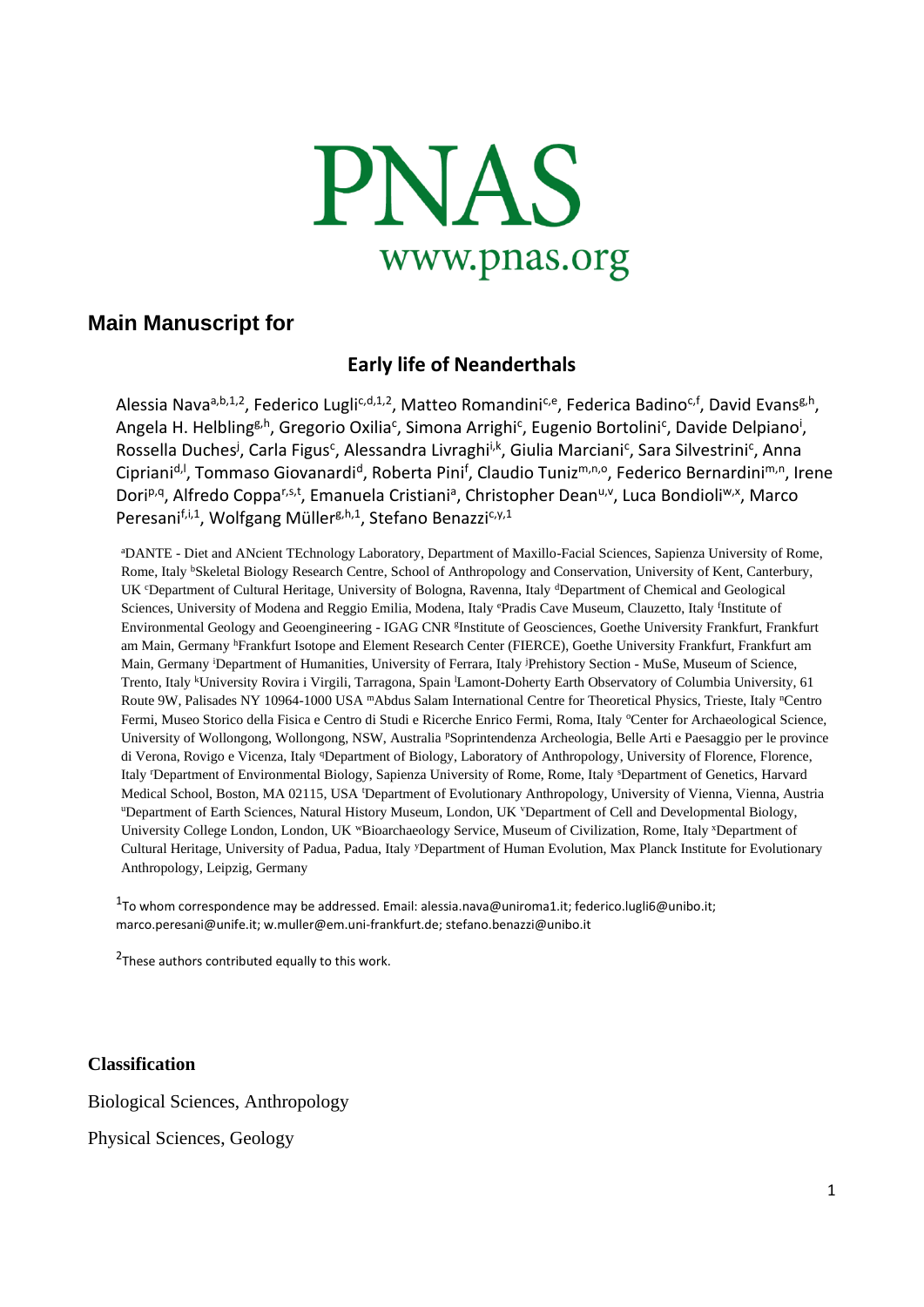#### **Keywords**

Neanderthal ontogeny, nursing strategy, dental histology, spatially-resolved chemical analyses, life histories, Sr/Ca.

#### **Author Contributions**

S.B. initiated and led the study; A.N., F.L., M.R., C.D., L.B., M.P., W.M., S.B. designed the study; A.CI., A.H., D.E., F.L., S.S., T.G., W.M. produced chemical/isotopic data; F.B. and R.P. produced ecological framework; A.N., C.D., L.B. produced histology data; C.T., F.BR. produced the microtomographic record; A.H., A.N., D.E., E.BR., F.L., G.O., L.B., W.M. analyzed or assisted in analysis of data; M.P., M.R., R.D., A.L., D.D. coordinated archaeological excavations; A.C., C.F., E.B., E.C., G.M., G.O., I.D., S.A. curated, sampled and/or described analyzed teeth; A.N., C.D., F.L., L.B., S.B., W.M. wrote the manuscript with considerable input from D.E., M.R., F.B., M.P. and with contributions from all authors; all authors contributed to final interpretation of data.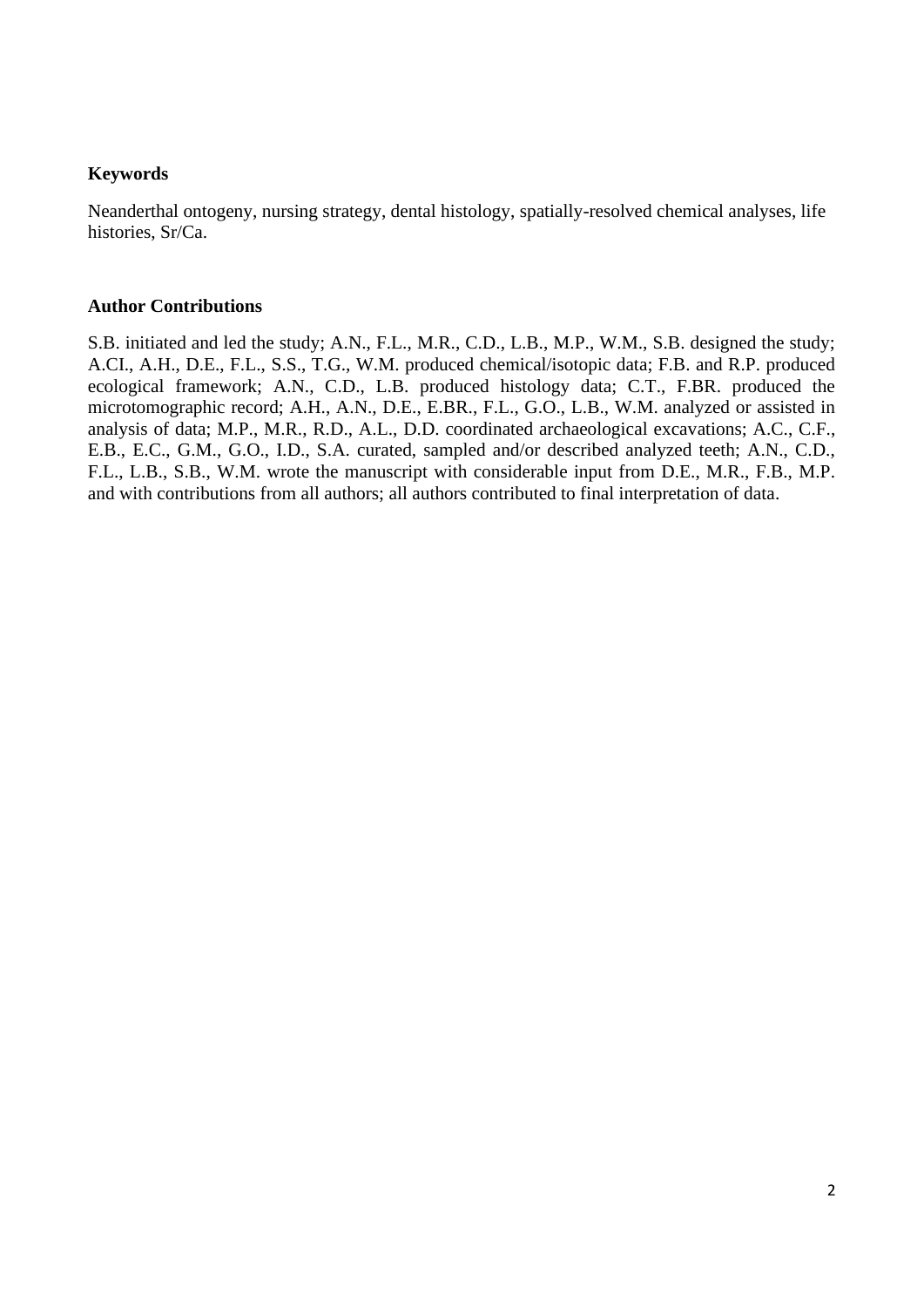#### **Abstract**

 The early onset of weaning in modern humans has been linked to the high nutritional demand of brain development that is intimately connected with infant physiology and growth rate. In Neanderthals, ontogenetic patterns in early life are still debated, with some studies suggesting an accelerated development and others indicating only subtle differences to modern humans. Here we report the onset of weaning and rates of enamel growth using an unprecedented sample set of three late (~70-50 ka) Neanderthals and one Upper Paleolithic modern human from Northeastern-Italy via spatially-resolved chemical/isotopic analyses and histomorphometry of deciduous teeth. Our results reveal that the modern human nursing strategy, with onset of weaning at 5-6 months, was present among these Neanderthals. This evidence, combined with dental development akin to modern humans, highlights their similar metabolic constraints during early life and excludes late weaning as a factor contributing to Neanderthals' demise.

#### **Significance Statement**

 The extent to which Neanderthals differ from us is the current focus of many studies in human evolution. There is debate about their pace of growth and early life metabolic constraints, both of which are still poorly understood. Here we use chemical and isotopic patterns in tandem with enamel growth rates of three Neanderthal milk teeth from Northeastern Italy to explore the early life of these individuals. Our study shows that these Neanderthals started to wean children at 5-6 months akin to modern humans, implying similar energy demands during early infancy. Dental growth rates confirm this and follow trajectories comparable with modern humans. Contrary to previous evidence, we suggest that differences in weaning age did not contribute to Neanderthals' demise.

25<br>26 **Main Text** 

#### **Introduction**

 Maternal physiology, breastfeeding and the first introduction of supplementary foods are key determinants of human growth (1). The high nutritional demands of the human brain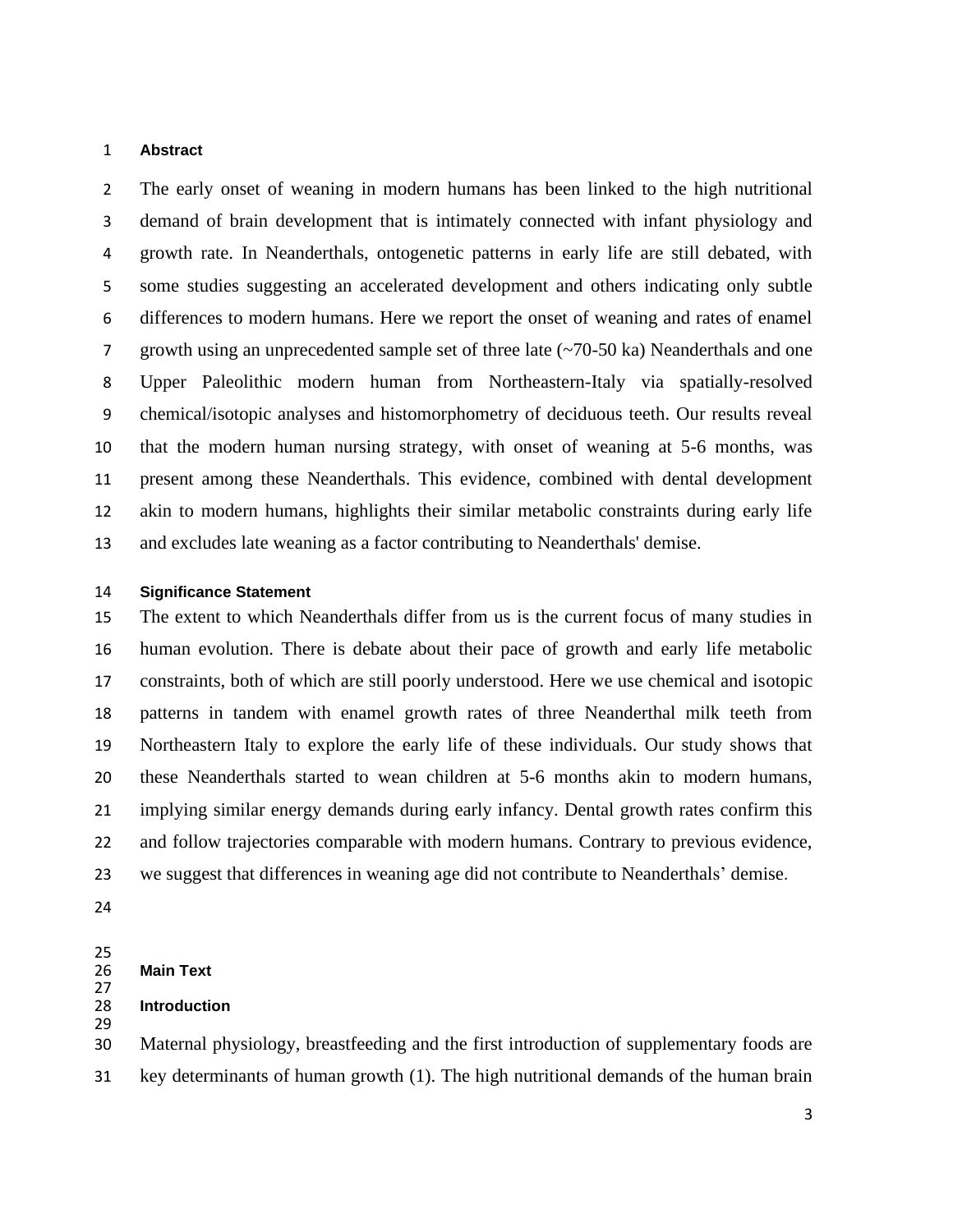during the first years of life has been identified as the main reason for the early weaning onset in modern humans (2, 3). Indeed, supplementary food is needed when infant's nutritional requirements exceed what the mother can provide through breastmilk only (4) and this dietary development can introduce foods that are higher in protein, calories and key micro-nutrients than maternal milk (4, 5). Weaning onset occurs in contemporary non-industrial human societies at a modal age of 6 months (6).

 At present, our knowledge about the link between the pace of child growth, maternal behavior and the onset of weaning among Neanderthals is still limited. Previous work based on permanent teeth from eight Neanderthal specimens reported that Neanderthal tooth crowns tend to develop faster than in modern humans, suggesting infant growth was generally accelerated (7). However, a permanent first molar and a second deciduous molar from La Chaise (France, 127-116 ka and <163 ka respectively) placed rates of Neanderthal tooth growth within the range of modern humans (8). Equally, the association between dental and skeletal growth in a 7-year-old Neanderthal from El Sidròn (Spain, 49 ka) indicated that Neanderthals and modern humans were similar in terms of ontogenetic development, with only small-scale dissimilarities in acceleration or deceleration of skeletal maturation (9). Finally, other work suggested that the early growth of the Neanderthal brain was as fast as in modern humans with similar energetic demands (10). Maps of Ba/Ca ratios of permanent tooth sections of two early Neanderthals (Payre 6, 250 ka and Scladina, 120 ka) have been interpreted (controversially, see below) as indicators of weaning onset at ~9 months (11) and 7 months (12) of age respectively, later than the modal age in contemporary humans (6). Similarly, wear stage analyses of a large number of deciduous dentitions suggested that introduction of solid food in Neanderthals was delayed by one year compared to modern humans (13).

 Here we investigate such key aspects of early life in Neanderthals by combining new data on chemical detection of weaning onset with deciduous enamel growth rates. We utilize dental histomorphometry (8, 14), spatially-resolved chemical (15) and isotopic profiles (16, 17) of dental enamel to reconstruct growth rates (14), nursing practices (4) and mobility (16) during the Middle and Upper Paleolithic at high time resolution (up to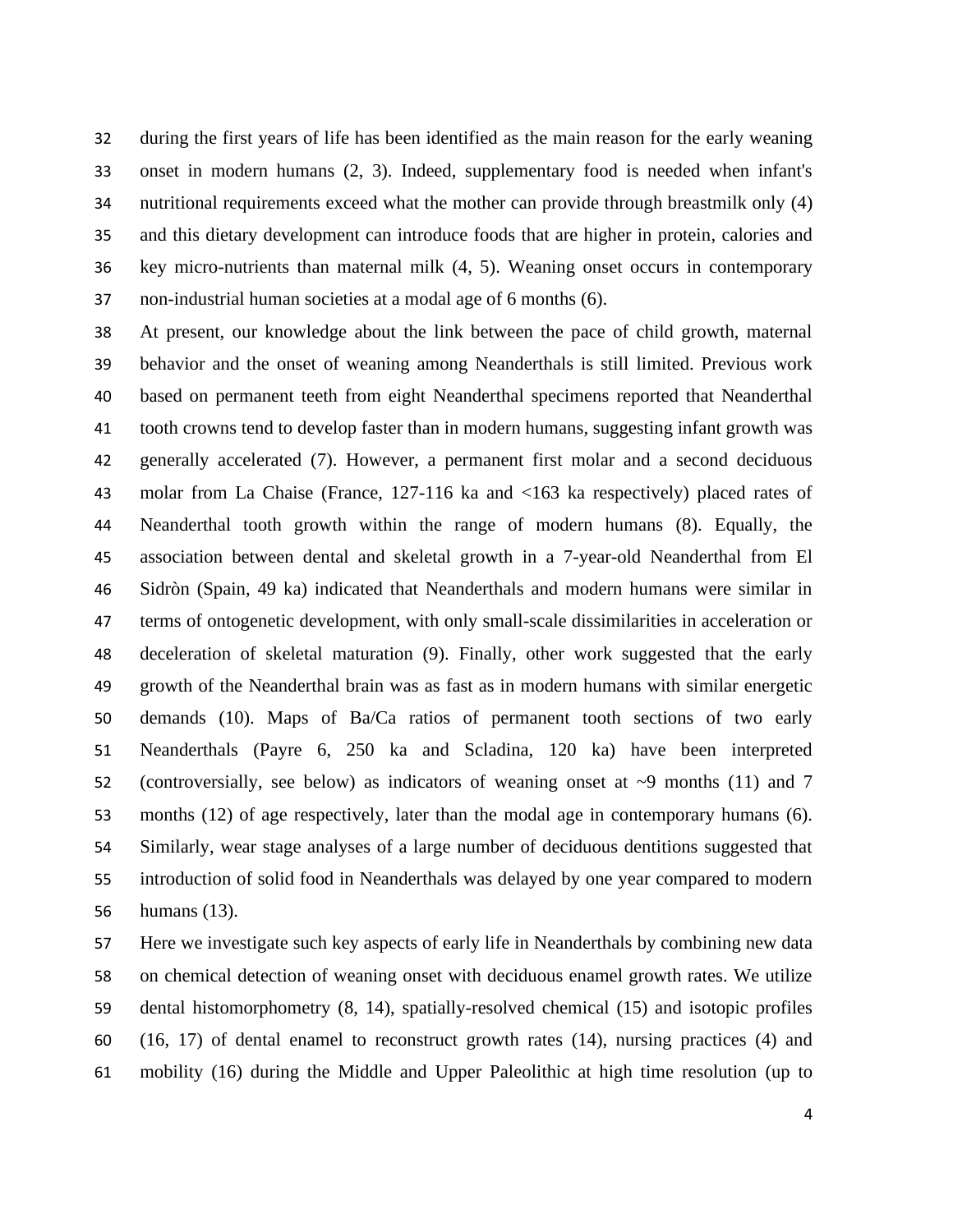weekly). We analyzed an unprecedented set of teeth (n = 4) (*SI Appendix,* Text S1) from adjacent archaeological sites in Northeastern Italy (*SI Appendix,* Text S2), dated from the Late Middle to the Early Upper Paleolithic, from Neanderthal-modern human contexts (70-40 ka). These four exfoliated deciduous fossil teeth include three Neanderthals (Nadale 1, a lower right deciduous first molar (19), ~70 ka; Fumane 1, a lower left deciduous second molar (18), ~50 ka; Riparo Broion 1, an upper left deciduous canine (20), ~50 ka) and one Early Upper Paleolithic modern human (UPMH) as comparative specimen from the Fumane site (Fumane 2, an upper right deciduous second incisor (21), Protoaurignacian, ~40 ka) (Fig. 1).

#### **[Insert Figure 1 here]**

 **Figure 1. Geographical, paleoecological and chronological framework.** (a) Oxygen isotope curve from NGRIP (22), with Greenland Stadials 5-21 highlighted. Chronologies of the human specimens are also reported (see Supplementary Information for details); Fumane 2 is UPMH (green), while Nadale 1, Riparo Broion 1 and Fumane 1 are Neanderthals (yellow). (b,c,d) Modelled Alpine glacier extent during the time intervals of the teeth recovered at the sites of Fumane Cave (b,c), Riparo Broion (c) and Nadale (d); location within Italy is shown in the inset. Simulations show a high temporal variability in the total modelled ice volume during Marine Isotope Stages 4 (70 ka snapshot) and 3 (50, 40 ka snapshots) with glaciers flowing into the major valleys and possibly even onto the foreland (23).

 Exfoliated deciduous teeth derive from individuals who survived permanent tooth replacement and were thus unaffected by any mortality-related bias (24). All teeth come 86 from the same geographic area within a  $\sim$  55 km radius (Fig. 1), and Fumane 1 and 2 were recovered from different archaeological layers in the same cave, thus allowing direct comparisons in a well-constrained eco-geographical setting.

 We quantified enamel incremental growth parameters such as postnatal crown formation time and daily enamel secretion rates (25), and we detected the presence of the neonatal line as birth marker (26) by optical light microscopy on thin sections of the deciduous dental crowns. Weaning onset was investigated via Sr/Ca profiles on the same histological sections along the enamel-dentine junction (EDJ) by laser-ablation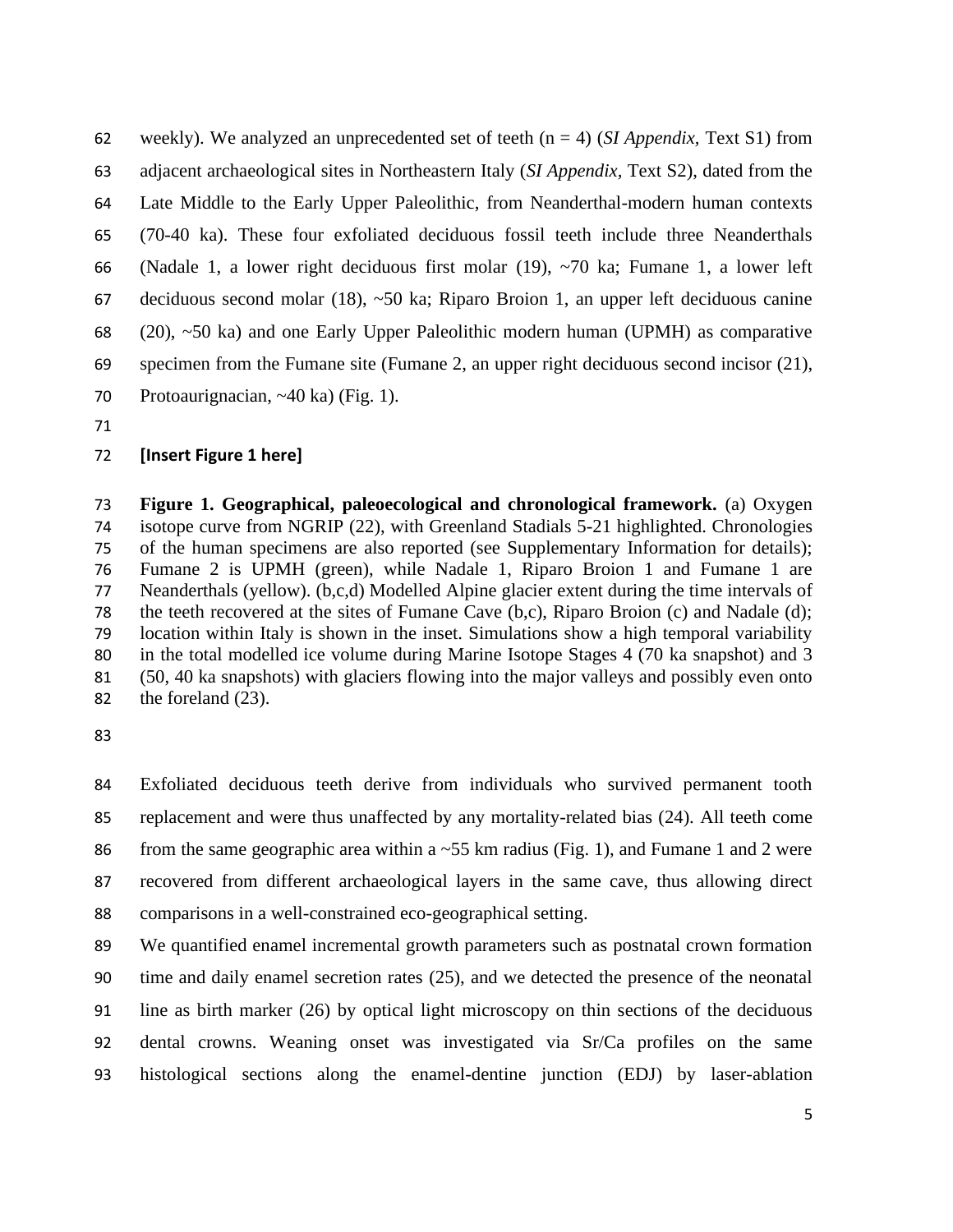inductively-coupled-plasma mass spectrometry (LA-ICPMS) (15). In order to detect 95 mobility and/or potential non-local food sources in maternal diet,  ${}^{87}Sr/{}^{86}Sr$  isotope ratio profiles were measured by LA-multi-collector-ICPMS (see Materials and Methods) (16, 17). Moreover, we evaluated elemental ratio profiles in teeth from children with known life history (*SI Appendix,* Text S3, (15)).

- 99<br>100 **Results**
- 

 The neonatal lines marking birth were visible in all four archaeological specimens, despite their worn crowns (*SI Appendix,* Fig. S1), allowing the precise estimation of postnatal crown formation times (Fig. 2a). The deciduous first molar Nadale 1 and the deciduous canine Riparo Broion 1 lie within the modern human variability (27-30), while the second deciduous molar Fumane 1 shows a shorter postnatal crown formation time compared with the known archaeological and modern human range (27). The UPMH Fumane 2 deciduous lateral incisor postnatal crown formation time falls into the lower limit of the modern human range (28, 30). Overall, the enamel growth rates and the time to form postnatal enamel compares well with modern human data, regardless of differences in their relative tissue volumes and morphologies (7-9).

112 Daily enamel secretion rates (DSRs) of all specimens, collected in the first 100  $\mu$ m layer along the EDJ where laser tracks were run, are reported in Figure 2b, compared with range of variation (min., mean, max.) of modern humans (27-30). Neanderthal DSRs in 115 the first  $100 \mu m$  of the enamel layer are slower than the corresponding modern human range of variability. However, when the entire dental crown is considered, the distributions of Neanderthal DSRs lie within the lower variability ranges of modern humans (Fig. 2c). The UPMH Fumane 2 DSRs fit the lower portion of the modern human ranges (Fig. 2b,c). The postnatal crown formation times in Neanderthals couple with slower DSRs than in modern humans, as expected given the thinner enamel in Neanderthals' permanent and deciduous teeth (31, 32).

#### **[Insert Figure 2 here]**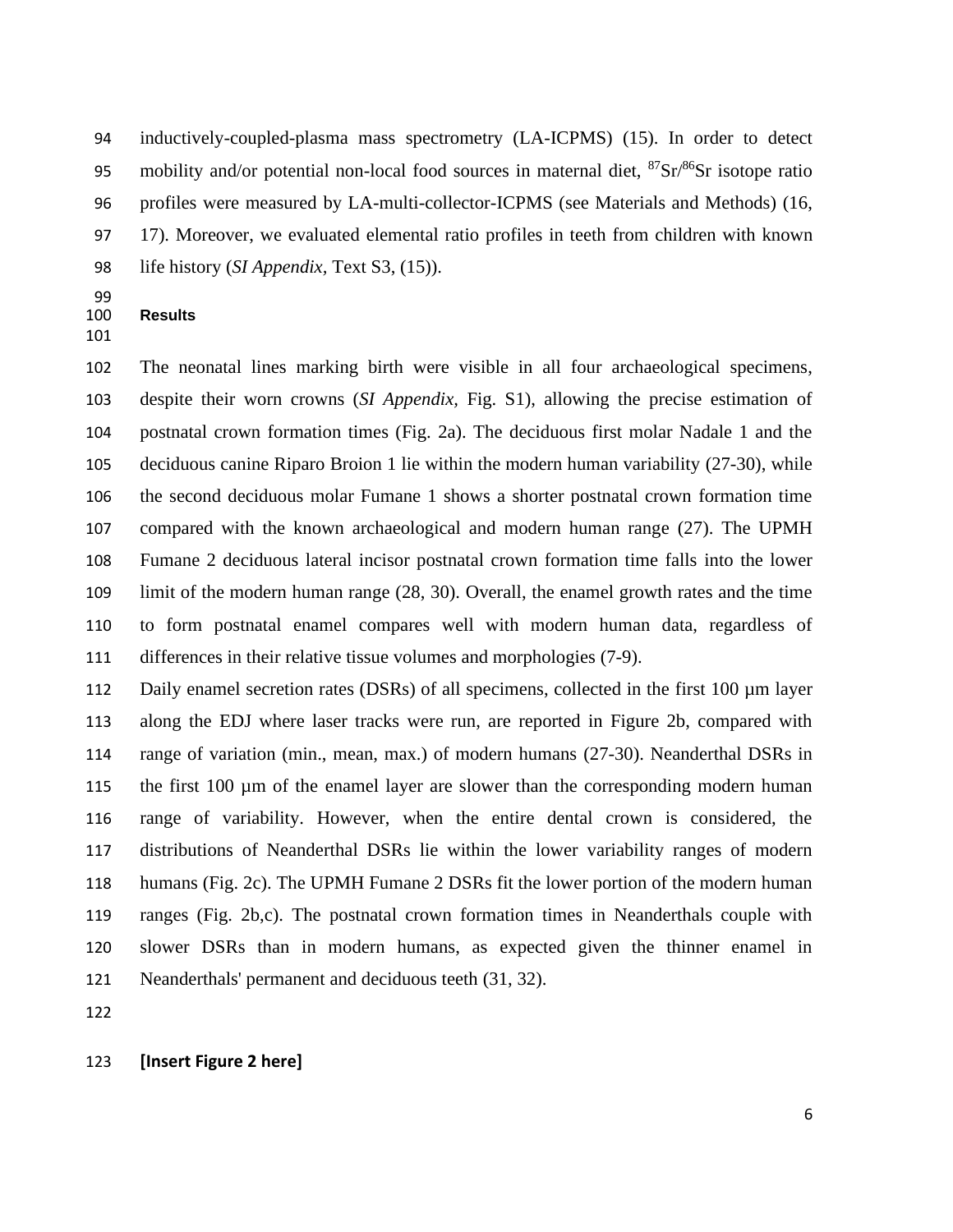**Fig. 2. Dental crown growth parameters.** (a) Postnatal crown formation time in days from birth for the four investigated fossil deciduous teeth relative to the range of variability reported in literature for modern and archaeological individuals (red, blue, green lines). (b) Boxplot of the daily secretion rate (DSR) variation *in the first 100 µm* from the enamel-dentine-junction (min., second quartile, median, third quartile, max.) in cmparison to the corresponding variability (min., mean, max.) of modern humans (MH), re-assessed from (27-30). (c) Boxplot of the daily secretion rate variation *across the whole crown* (min., second quartile, median, third quartile, max.) and range of variation (min., mean, max.) of modern humans (MH), re-assessed from (27-30). Ldm1 = lower 133 deciduous first molar; Ldm2 = lower deciduous second molar; Udc = upper deciduous 134 canine;  $Ldi2 =$  lower deciduous later incisor.

 

 Weaning onset was determined using the topographical variation of the Sr/Ca ratio along the EDJ (15) (Fig. 3a, *SI Appendix,* Text S3). In exclusively breastfed newborns, the enamel Sr/Ca ratio is markedly lower relative to their prenatal levels (15, 33, 34). This is because human milk is highly enriched in Ca, i.e. Ca is selectively transferred, compared to Sr, across the mammary glands and the placenta (35, 36). Such behavior is confirmed by analyses of breastmilk and infant sera (37). In comparison to human, herbivore milk (and derived formula) is characterized by higher Sr/Ca levels, due to the lower initial trophic position (38). Our dietary model for early life (Fig. 3a, *SI Appendix,* Text S3) agrees with the expected Sr behavior (15, 34, 39), showing a decrease in Sr/Ca during exclusive breastfeeding and changes in the slope of the profile across the major dietary transitions (i.e. introduction of solid food and end of weaning; for additional discussion see *SI Appendix,* Text S3) (34). This model has been tested successfully in this study on a set of contemporary children's teeth with known dietary histories, including their mothers' eating habits (*SI Appendix,* Text S3 and Fig. S6-S8). Alternative literature models for Ba/Ca point to an increase of Ba/Ca in postnatal enamel during breastfeeding (11, 12); yet, due to even stronger discrimination across biological membranes, Ba/Ca behavior is expected to be similar to Sr/Ca (34), as indeed unequivocally observed here (*SI Appendix,* Text S3 and Fig. S6-S8) and elsewhere (15, 40-42).

#### **[Insert Figure 3 here]**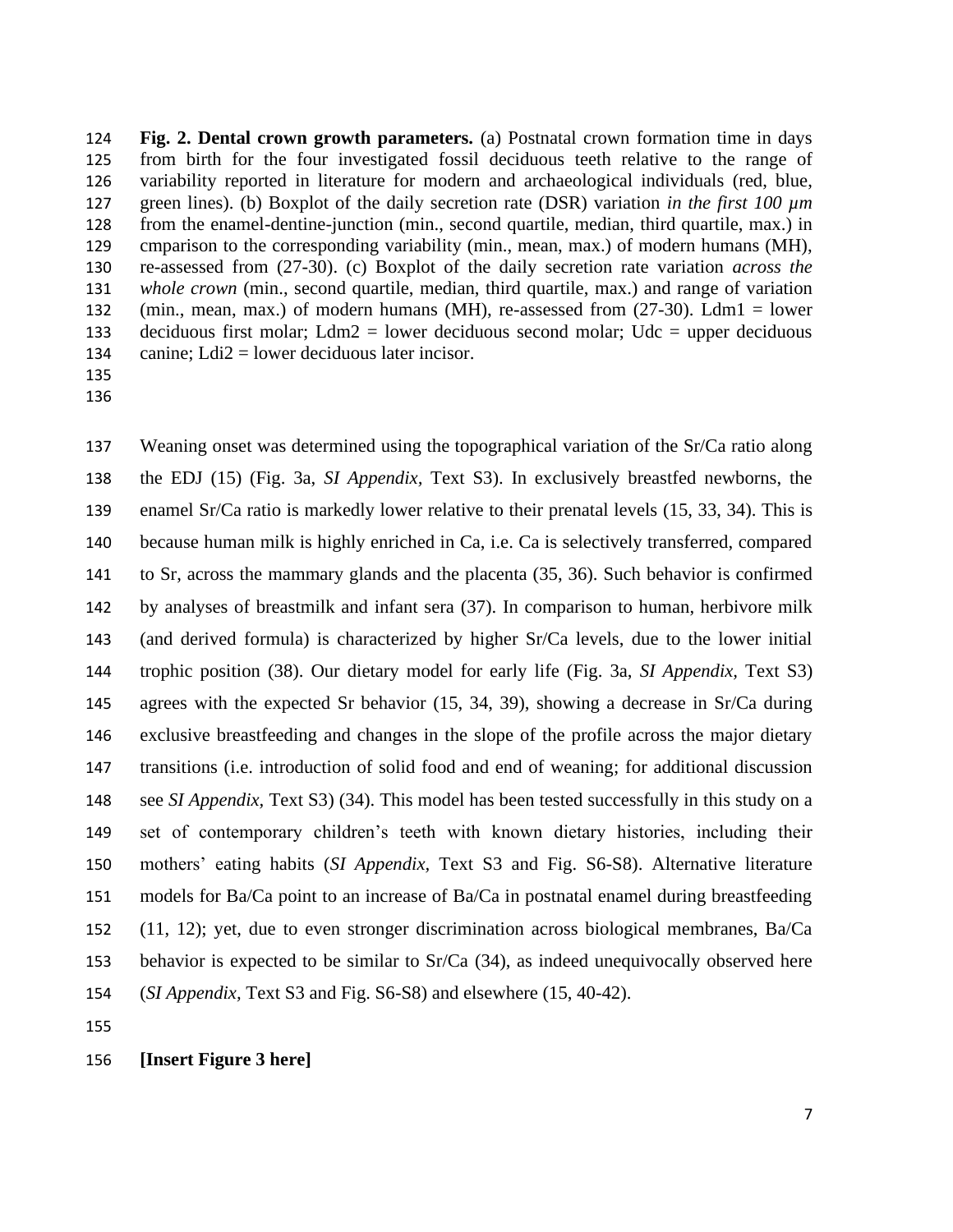**Fig. 3. Nursing histories from time-resolved Sr/Ca variation in Middle-Upper Paleolithic deciduous teeth.** NEA = Neanderthal; UPMH = Upper Paleolithic modern human. The elemental profiles (Sr/Ca; Ba/Ca for comparison) were analyzed within enamel closest to the enamel-dentine junction (EDJ); [U] is reported as diagenetic alteration proxy for all fossil specimens (15) (see *SI Appendix,* Text S4, Fig. S13); diagenetically-affected sections are greyed-out. All are plotted relative to secretion time (in days); the birth event is highlighted by a vertical line in each plot. Elemental ratios are reported mass (weight)-based, not as mol/mol (15). The compositional profiles were smoothed with a locally weighted polynomial regression fit (LOWESS), with its 166 associated standard error range  $(\pm 3 \text{ S.E.})$  for each predicted value. (a) Comparison between two contemporary individuals with known feeding histories, MCS1 (exclusively breastfed) and MCS2 (exclusively formula-fed); t1=transitional period, i.e. first time solid food starts; t2=progressively reduced breastfeeding during day; t3=transitional period ends, end of breastfeeding. (b) Nadale 1: the slight decrease of Sr/Ca indicates exclusive breastfeeding until the end of crown formation (4.7 months). (c) Fumane 1: Sr/Ca variation indicates breastfeeding until 4 months of age (fully comparable with MCS1 sample, see Supplementary Figure S6). (d) Riparo Broion 1: Sr/Ca profile indicates exclusive breastfeeding until 5 months of age. (e) Fumane 2: 55 days of available postnatal enamel shows exclusive breastfeeding. (f) Comparative Sr/Ca profiles of all fossil specimens adjusted to the birth event; the interpolated modelled profiles were calculated based on those portions unaffected by diagenesis ([U]< 0.05 ppm), with strong smoothing parameters to reveal the biogenic signal. Riparo Broion 1, the specimen most affected by diagenesis, retains the overall outline of a breastfeeding signal (see panel a). See Material and Methods section for details.

 Nadale 1 (Fig. 3b), Fumane 1 (Fig. 3c) and Fumane 2 (Fi. 3e) are sufficiently well- preserved from a geochemical point of view. Riparo Broion 1 (Fig. 3d) in contrast shows some diagenetic overprint, but the overall biogenic elemental pattern can still be discerned (Fig. 3f, where only the portions with [U]<0.05 ppm are included in the interpolated profiles). Overall, Ba is more diagenetically affected than Sr (see *SI Appendix*, Text S4 for our diagenesis assessment strategy and detailed description of the diagenetic overprints).

 Two out of the three Neanderthals, Fumane 1 and Riparo Broion 1, clearly show a decreasing trend in Sr/Ca ratio immediately post-birth, followed by slope changes with the first introduction of non-breastmilk food at 115 days (3.8 months) and 160 days (5.3 months; Fig. 3c,d), respectively. An even stronger signal of transitional food intake is visible in Fumane 1 at 200 days (6.6 months) in the form of a steep increase in Sr/Ca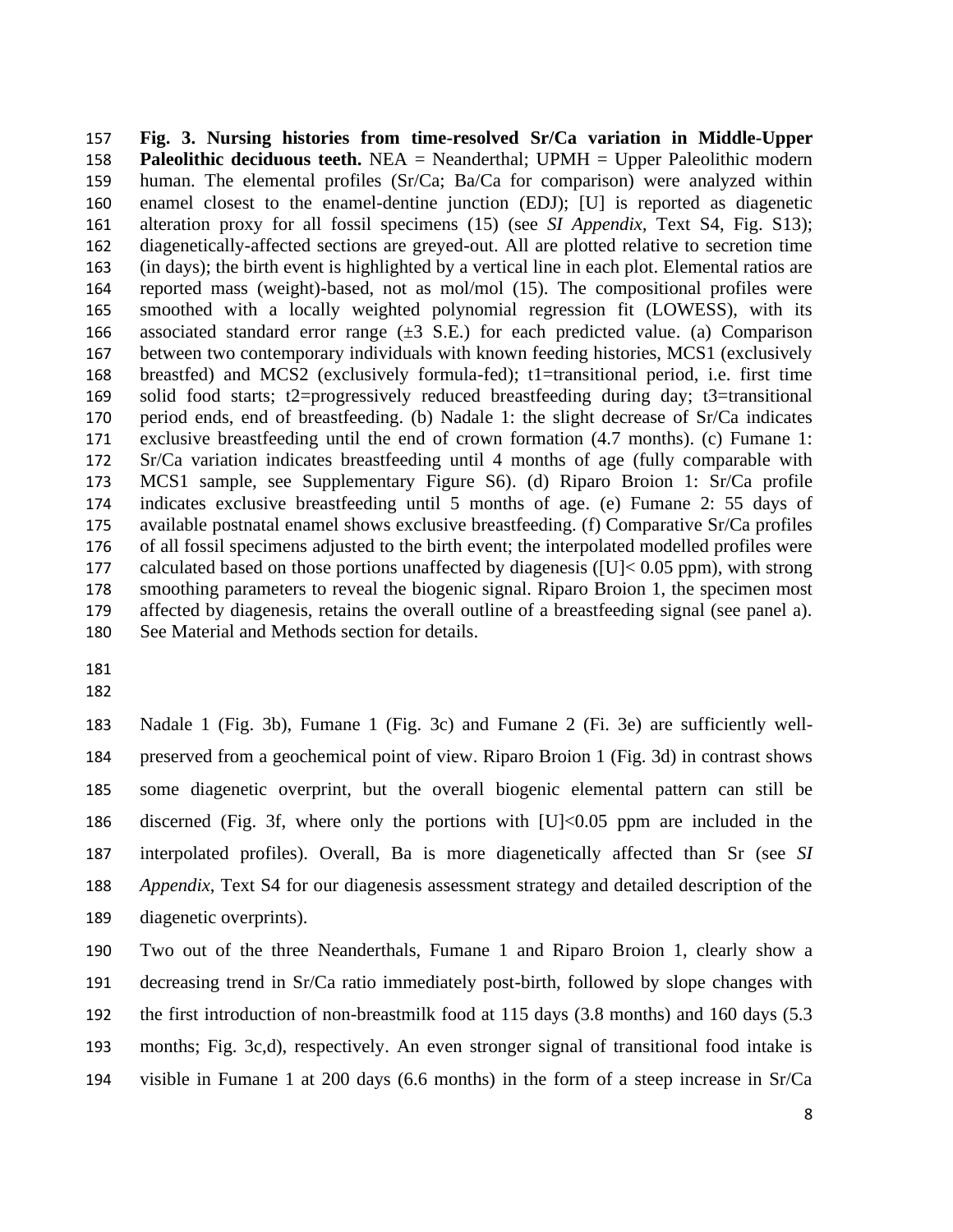ratio. For the oldest Neanderthal specimen Nadale 1, following a marked variability before birth, the Sr/Ca profile slightly decreases until 140 days (4.7 months, Fig. 3b). We cannot determine the weaning onset for this individual, who was still being exclusively 198 breastfed by  $\sim$  5 months of life. The UPMH Fumane 2 has a substantial portion of the prenatal enamel preserved and only a short postnatal enamel growth record (~85 days vs ~55 days respectively, Fig. 3e). This precludes the chemical detection of the onset of weaning, although the Sr/Ca drop at birth clearly indicates breastfeeding. The prenatal Sr/Ca increase in Fumane 2 could be related to changing dietary habits of the mother during pregnancy. A similar trend in prenatal enamel is observable in MCS2 (Figure 3a), whose mother followed a diet poor in meat during pregnancy. The Sr isotope profiles of all investigated teeth show very limited intra-sample variability, confirming that Sr/Ca variations likely relate to changes in dietary end-members rather than diverse geographical provenance of food sources (Fig. 4). These data also give insights in 208 Neanderthal mobility and resource gathering. The  ${}^{87}Sr/{}^{86}Sr$  ratios of all Neanderthal teeth mostly overlap with the respective local baselines, defined through archaeological micromammals (43). This suggests that the mothers mostly exploited local food resources. Fumane 1 and Fumane 2, both from the same archaeological site, are 212 characterized by contrasting mean  ${}^{87}Sr/{}^{86}Sr$  ratios (0.7093 vs 0.7088), indicative of a different use of resources between Neanderthal (local resources) and early UPMH (non- local resources). Such behavior might have been driven by climatic fluctuations, suggesting colder conditions at ~40 ka, dominated by steppe and Alpine meadows (44).

#### **[Insert Figure 4 here]**

**Fig. 4. Mobility of the Middle-Upper Paleolithic infants via time-resolved <sup>87</sup>Sr/<sup>86</sup> Sr profiles of their deciduous teeth.** Grey horizontal bands represent the local Sr isotopic baselines defined via the Sr isotopic composition of archaeological rodent enamel (*SI Appendix,* Table S1). The birth event is indicated by a vertical line. (a,b) Nadale 1 / Fumane 1: exploitation of local food resources through the entire period; (c) Riparo Broion 1: possible limited seasonal mobility (non-local values between c. -45 and 85 days, ~4 months); (d) Fumane 2: exploitation of non-local food resources through the entire period.

#### **Discussion**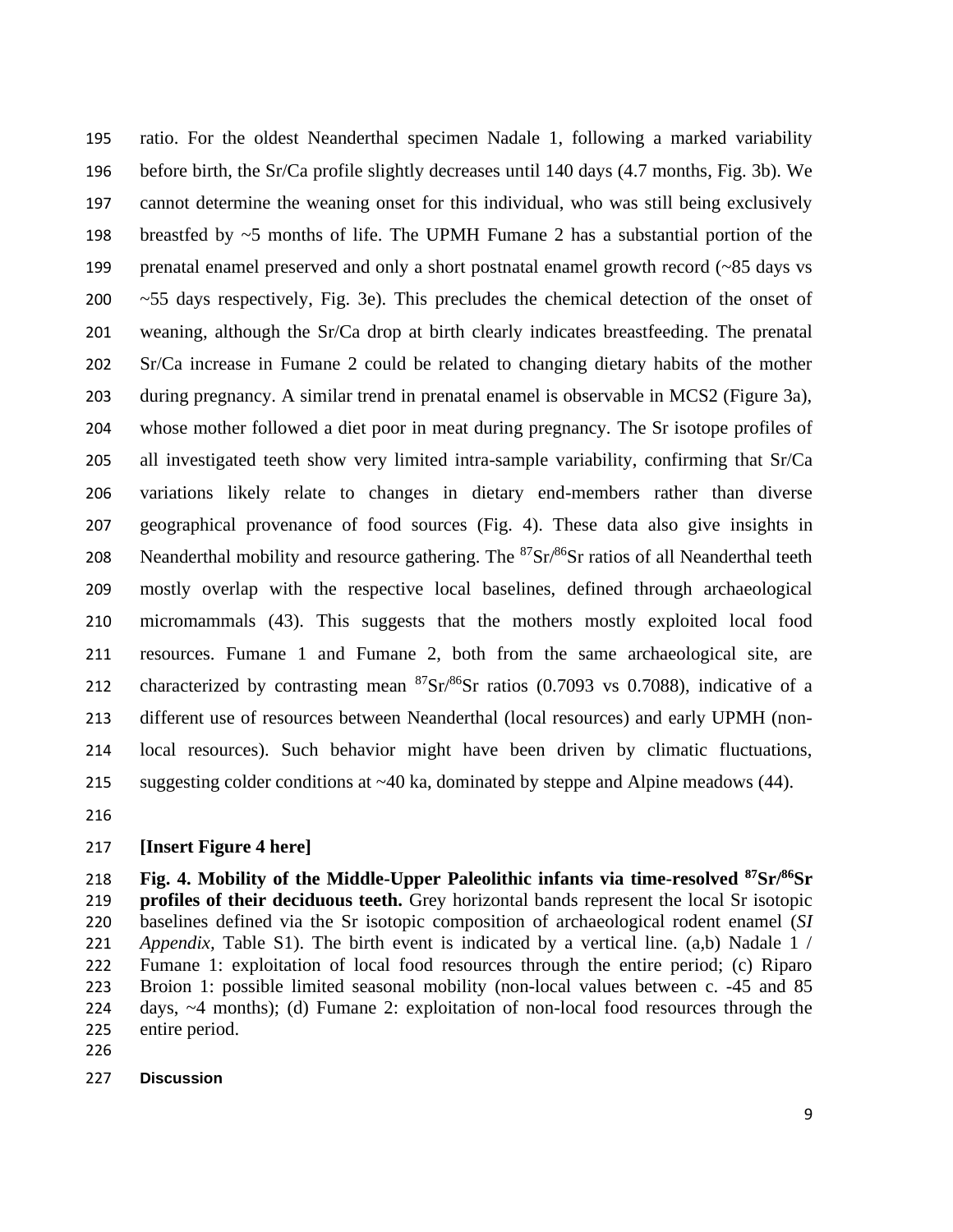Nursing strategies are strictly linked to fertility rates, maternal energetic investment, immune development and infant mortality (45). All of these ultimately contribute to demographic changes of a specific population, with key relevance to the study of human evolution. Prolonged exclusive breastfeeding has a positive impact on an infant's immune system; however, longer breastfeeding negatively influences women's fertility via lactational amenorrhea and thus inter-birth intervals (46). It has been shown that the age peak for weaning onset is reached at around 2.1 times birth weight (47), implying that infants who grow more rapidly need to be weaned earlier than those with a slower pace of growth. Based on modern models, a sustainable timing for infant weaning onset would thus range between 3 and 5 months of age (4). However, contemporary non-industrial societies start weaning their children at a modal age of 6 months (6). Similarly, the World Health Organization recommends exclusive breastfeeding for the first six months of an infant's life (48). This time frame broadly corresponds to the age at which the masticatory apparatus develops, favoring the chewing of first solid foods (4). Such evidence suggests that both skeletal development and infant energy demand contribute to the beginning of the weaning transition. Introduction of non-breastmilk foods is also crucial in reducing the energetic burden of lactation for the mother (6). Breastfeeding represents a substantial 246 investment of energy resources (total caloric content of modern human breastmilk  $=\sim 60$  kcal/100 mL) (49), entailing an optimal energy allocation between baby feeding and other subsistence-related activities.

249 Our time-resolved chemical data point to an introduction of non-breastmilk foods at ~5-6 months in the infant diet of two Neanderthals, sooner than previously observed (11, 12) and fully within the modern human pre-industrial figures (6). Neanderthals, therefore, were capable of being weaned at least from the fifth post-natal month in terms of supplementing the nutritional requirements of an infant that is growing a large brain with high energy requirements. This evidence, combined with deciduous dental growth akin to modern humans, indicates similar metabolic constraints for the two taxa during early life. The differential food exploitation of Fumane 1 and Fumane 2 mothers suggests a different human-environment interaction between Neanderthals and early UPMHs, as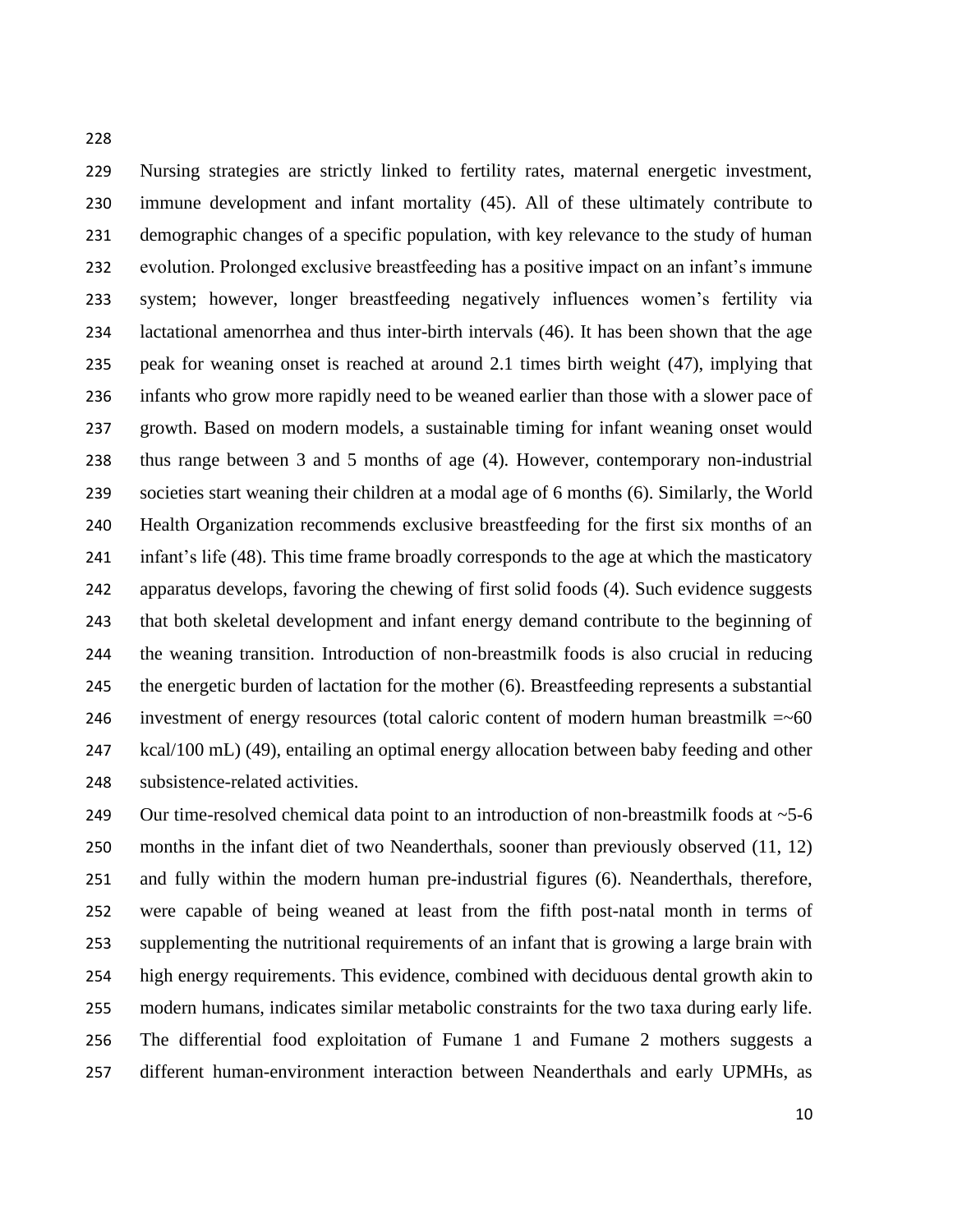seen in Sr isotope profiles. The UPMH Fumane 2 mother was consuming low-biopurified non-local foodstuff with elevated Sr/Ca and possibly spent the end of her pregnancy and the first 55 days after delivery away from the Fumane site. The most parsimonious interpretation is that mother and child of Fumane 2 likely lived away from Fumane Cave and that, many years after, the UPMH child lost his tooth at Fumane Cave, away from his original birthplace. Conversely, all Neanderthal mothers spent the last part of their pregnancies and the lactation periods locally and were consuming high-biopurified local food (see low Sr/Ca-values in Fig. 3f). Such evidence of a seeming limited mobility for these Neanderthals women counters previous hypotheses of a large home-range of Neanderthals (50, 51).

268 The introduction of non-breastmilk food at  $\sim$  5-6 months implies relatively short inter- birth intervals for Neanderthals due to an earlier resumption of post-partum ovulation (52). Moreover, considering the birth weight model (47), we hypothesize that Neanderthal newborns were of similar weight to modern human neonates, pointing to a likely similar gestational history and early-life ontogeny. In a broader context, our results suggest that nursing mode and time among Late Pleistocene humans in Europe were likely not influenced by taxonomic differences in physiology. Therefore, our findings do not support the hypothesis that long postpartum infertility was a contributing factor to the demise of Neanderthals (13). On the other hand, genetic evidence indicates that Neanderthal groups were limited in size (53), which is not in agreement with the shorter inter-birth interval proposed here. Thus, other factors such as e.g. cultural behavior, shorter life-span and high juvenile mortality might have played a focal role in limiting Neanderthal's group size (54, 55).

#### 282<br>283 **Materials and Methods**

**Thin slices of teeth preparation** 

 Prior to sectioning, a photographic record of the samples was collected. Thin sections of the dental crowns were obtained using the standard method in dental histology described in (56, 57) and prepared at the Service of Bioarchaeology of the Museo delle Civiltà in Rome. The sectioning protocol consists of a detailed embedding-cutting-mounting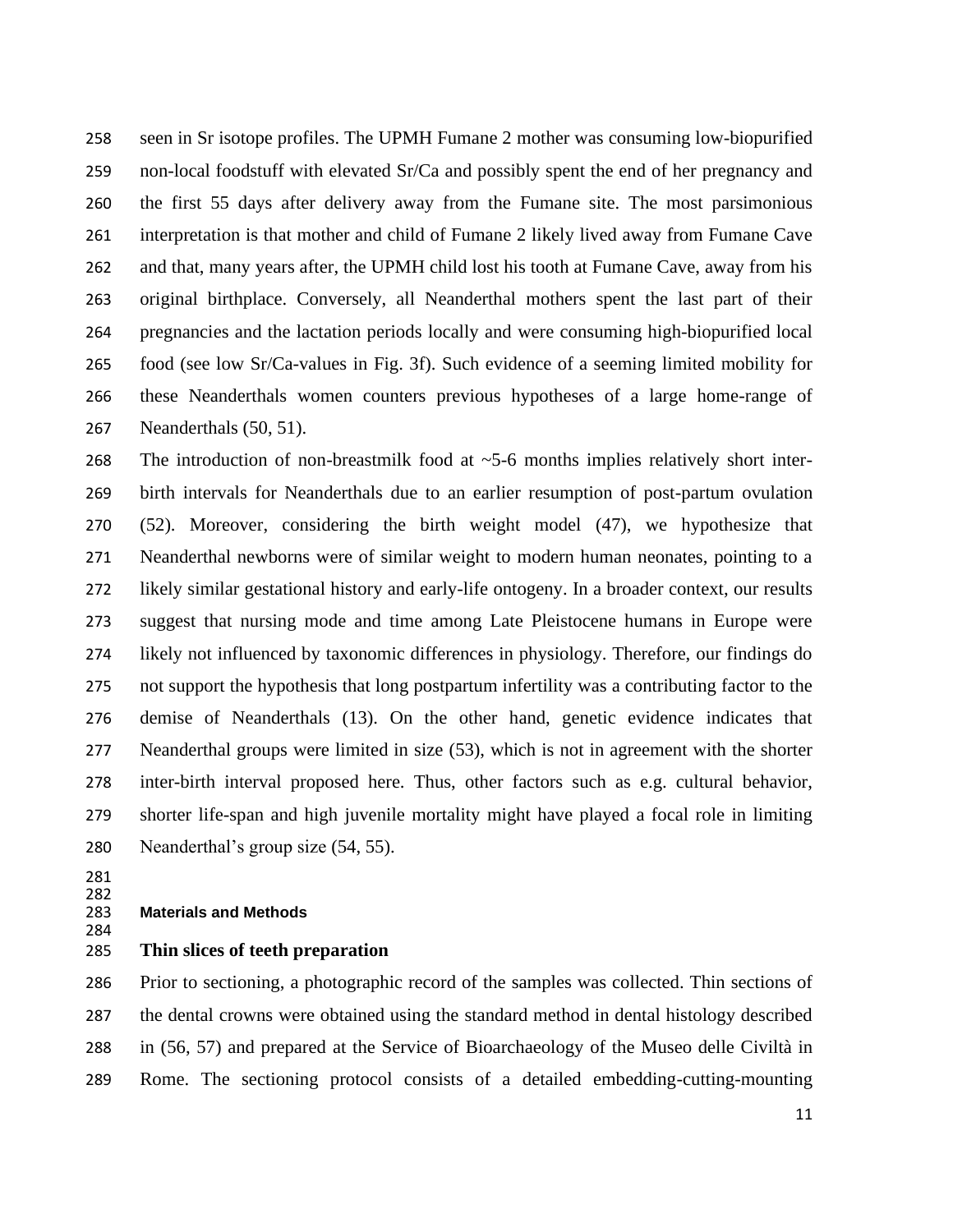procedure that makes use of dental adhesives, composite resins, and embedding resins. In order to be able to remove the crown from the resin block after sectioning and to restore the dental crowns, the teeth were initially embedded with a reversible resin (Crystalbond 509, SPI Supplies) that does not contaminate chemically the dental tissues and is soluble in Crystalbond cleaning agent (Aramco Products, Inc.). A second embedding in epoxy resin (EpoThin 2, Buehler Ltd) guarantees the stability of the sample during the cutting procedure. The sample was cured for 24 hours at room temperature. Teeth were sectioned using an IsoMet low speed diamond blade microtome (Buehler Ltd). After the first cut, a microscope slide previously treated with liquid silane (3 M RelyX Ceramic Primer) was attached on the exposed surface using a light curing adhesive (3M Scotchbond Multi- Purpose Adhesive) to prevent cracks and any damage during the cutting procedure. A single longitudinal bucco-lingual thin section, averaging 250 µm thick, was cut from each 302 specimen. Each ground section was reduced to a thickness of  $\sim$ 150  $\mu$ m using water resistant abrasive paper of different grits (Carbimet, Buehler Ltd). Finally, the sections were polished with a micro-tissue (Buehler Ltd) and diamond paste with 1 µm size (DB-Suspension, M, Struers).

 Each thin section was digitally recorded through a camera (Nikon DSFI3) paired with a transmitted light microscope (Olympus BX 60) under polarized light, with different magnifications (40x, 100x, 400x, including the ocular magnifications). Overlapping pictures of the dental crown were assembled in a single micrograph using the software ICE 2.0 (Image Composite Editor, Microsoft Research Computational Photography Group) (*SI Appendix,* Fig. S1).

 After sectioning, the crowns were released from the epoxy block using the Crystalbond cleaning agent and reconstructed using light curing dental restoration resin (Heraeus Charisma Dental Composite Materials).

#### **Sr isotopic analysis by solution MC-ICPMS**

 To determine local Sr isotope baselines we analyzed archaeological rodent teeth from the same sites where the human teeth were found (*SI Appendix,* Table S1). Samples were prepared at the Department of Chemical and Geological Sciences of the University of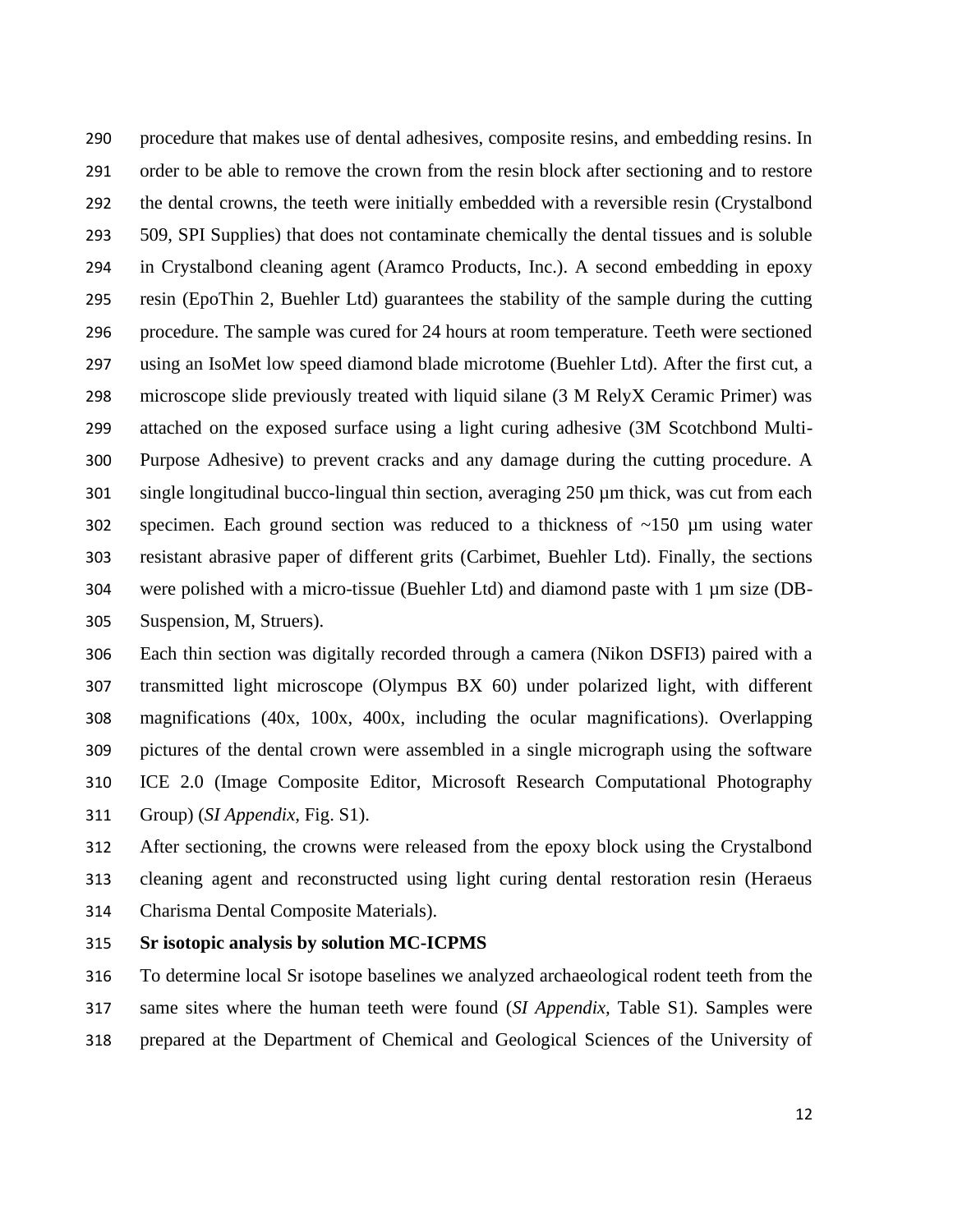Modena and Reggio Emilia, following protocols described elsewhere (16, 58) and briefly summarized here.

 From each archaeological site we selected several rodent teeth, according to the stratigraphic distribution of human samples. Enamel from micromammal incisors was manually removed using a scalpel. Few teeth were also analyzed as whole (dentine + 324 enamel). Before the actual dissolution with  $3M HNO<sub>3</sub>$ , samples (1-5 mg in mass) were 325 washed with MilliQ (ultrasonic bath) and leached with ~0.5 M HNO<sub>3</sub>. Sr of the dissolved specimens was separated from the matrix using 30 μl columns and Eichrom Sr-Spec resin.

 Sr isotope ratios were measured using a Neptune (ThermoFisher) multi-collector inductively-coupled-plasma mass spectrometer (MC–ICPMS) housed at the Centro Interdipartimentale Grandi Strumenti (UNIMORE) during different analytical sessions. Seven Faraday detectors were used to collect signals of the following masses:  ${}^{82}$ Kr,  ${}^{83}$ Kr, 332 Sr,  $85$ Rb,  $86$ Sr,  $87$ Sr,  $88$ Sr. Sr solutions were diluted to ~50 ppb and introduced into the Neptune through an APEX desolvating system. Corrections for Kr and Rb interferences follow previous works (16). Mass bias corrections used an exponential law and a  ${}^{88}Sr/{}^{86}Sr$  ratio of 8.375209 (59). The Sr ratios of samples were reported to a SRM987 value of 336 0.710248 (60). During one session, SRM987 yielded an average  ${}^{87}Sr/{}^{86}Sr$  ratio of 337 0.710243  $\pm$  0.000018 (2 S.D., n = 8). Total laboratory Sr blanks did not exceed 100 pg.

## **Spatially-resolved Sr isotopic analysis by laser-ablation plasma mass spectrometry (LA-MC-ICPMS)**

 LA-MC-ICPMS analyses were conducted at the Frankfurt Isotope and Element Research Center (FIERCE) at Goethe University, Frankfurt am Main (Germany) and closely follow analytical protocols described by Müller & Anczkiewicz (2016) (17); only a brief summary is provided here aiming at highlighting project-specific differences. A 193 nm ArF excimer laser (RESOlution S-155, formerly Resonetics, ASI, now Applied Spectra Inc.) equipped with a two-volume LA cell (Laurin Technic) was connected to a NeptunePlus (ThermoFisher) MC-ICPMS using nylon6-tubing and a 'squid' signal-347 smoothing device (61). Ablation took place in a He atmosphere (300 ml/min), with ~1000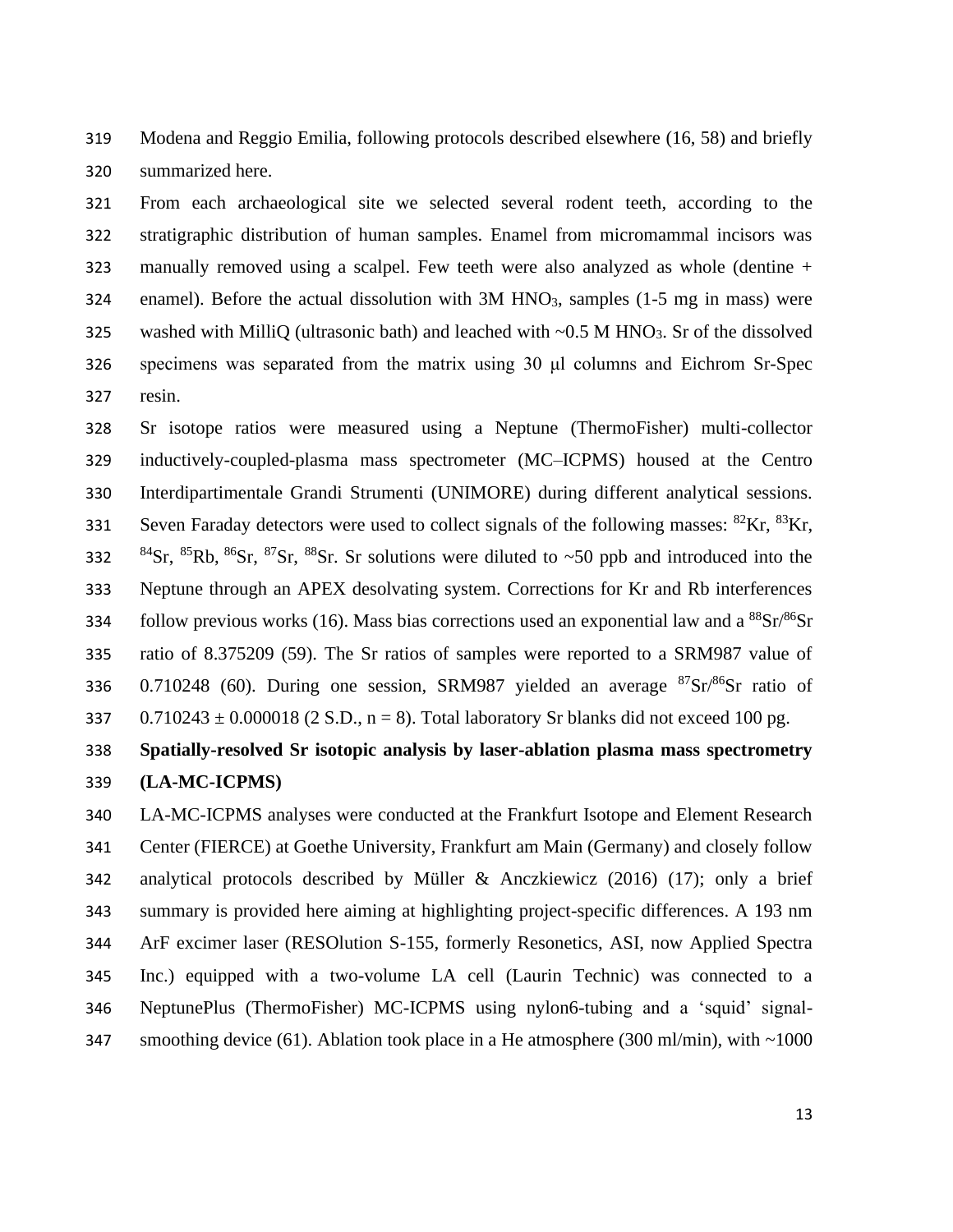348 ml/min Ar added at the funnel of the two-volume LA cell and 3.5 ml/min  $N_2$  before the 349 squid. Laser fluence on target was  $\sim$  5 J/cm<sup>2</sup>.

 Spatially-resolved Sr isotopic analyses of dental enamel were performed on the thin sections (100-150 µm thick) used for enamel histology and trace element analysis (see below), in continuous profiling mode following the enamel-dentine-junction (EDJ) from 353 apex to cervix (14), less than 100  $\mu$ m away from the EDJ. Tuning of the LA-MC-ICPMS 354 used NIST 616 glass for best sensitivity  $(^{88}Sr)$  while maintaining robust plasma 355 conditions, i.e. <sup>232</sup>Th<sup>16</sup>O/<sup>232</sup>Th <0.5% and <sup>232</sup>Th/<sup>238</sup>U>0.95 with RF-power of ~1360 W. 356 In view of the low Sr concentrations in these human enamel samples  $(-60-100 \mu g/g)$ , we utilized 130 μm spots, a scan speed of 5 μm/s and a repetition rate of 20 Hz to maintain 358 Sr ion currents of ~2-3.5 x 10<sup>-11</sup> A. Nine Faraday detectors were used to collect the ion 359 currents of the following masses  $(m/z)$ :  ${}^{83}Kr$ ,  $~83.5$ ,  ${}^{84}Sr$ ,  ${}^{85}Rh$ ,  ${}^{86}Sr$ ,  $~86.5$ ,  ${}^{87}Sr$ ,  ${}^{88}Sr$ ,  $90Zr$ . Baseline, interference and mass bias corrections follow (17). The isotopically- homogenous (Sr) enameloid of a modern shark was used to assess accuracy of the Sr-362 isotopic analysis and yielded  ${}^{87}Sr/{}^{86}Sr = 0.70916 \pm 2$  and  ${}^{84}Sr/{}^{86}Sr = 0.0565 \pm 1$  (2 S.D.). Raw data are reported in Dataset S1.

## **Spatially-resolved elemental ratio and concentration analysis by laser-ablation plasma mass spectrometry (LA- ICPMS)**

 All LA-ICPMS analyses of archaeological samples were conducted at the Frankfurt Isotope and Element Research Center (FIERCE) at Goethe University, Frankfurt am Main (Germany), using the same LA system described above, but connected via a squid smoothing-device to an Element XR ICPMS. Analytical protocols follow those by Müller et al (2019) (15); and only a brief summary is provided here aimed at highlighting differences. LA-ICPMS trace element ratios/concentrations of the comparative contemporary teeth were obtained at Royal Holloway University of London (RHUL) using the RESOlution M-50 prototype LA system featuring a Laurin two-volume LA cell (58), coupled to an Agilent 8900 triple-quadrupole-ICPMS (ICP-QQQ or ICP-MS/MS).

 Compositional profiles were analyzed parallel and as close as possible to the EDJ, following the same tracks used for Sr isotope analyses. We employed 15 μm spot sizes (FIERCE) or 6 µm (MCS3, RHUL) and 34 µm (MCS1 and 2, RHUL), respectively, as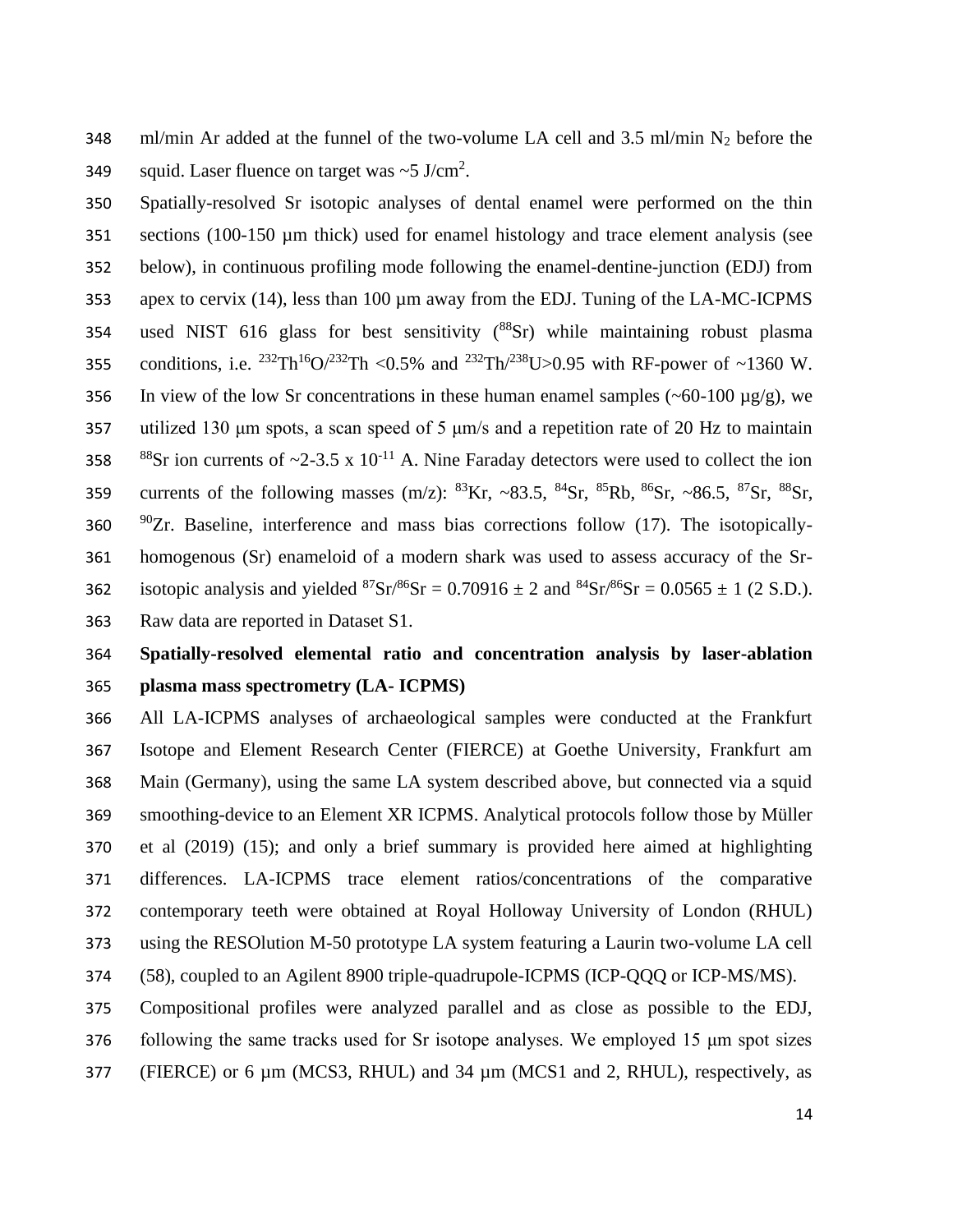well as a scan speed of 5 μm/s and a repetition rate of 15 Hz; prior to acquisition, samples were pre-cleaned using slightly larger spot sizes (22 - 57 µm), 20 Hz and faster scan 380 speeds  $(25 - 50 \text{ }\mu\text{m/s})$ ; laser fluence was  $\sim 5 \text{ J/cm}^2$ . The following isotopes  $(m/z)$  were 381 analyzed:  ${}^{25}Mg$ ,  ${}^{27}Al$ ,  ${}^{43}Ca$ ,  $({}^{44}Ca)$ ,  ${}^{55}Mn$ ,  ${}^{66}Zn$ ,  ${}^{85}Rb$ ,  $({}^{86}Sr)$ ,  ${}^{88}Sr$ ,  ${}^{89}Y$ ,  ${}^{138}Ba$ ,  ${}^{140}Ce$ ,  $({}^{166}Er$ , Yb),  $208$ Pb,  $238$ U. The total sweep times for the Element XR and the 8900 ICP-MS/MS were ~0.8 and 0.4-0.5 s, respectively; however, because of the slow scan speeds, this small difference has no effect on the compositional profiles presented here. Primary standardization was achieved using NIST SRM612. Ca was employed as internal 386 standard  $(^{43}Ca)$ ; [Ca] at 37 %m/m was used to calculate concentrations for unknown bioapatites, although not required for X/Ca ratios. Accuracy and reproducibility were assessed using repeated analyses of the STDP-X-glasses (62) as secondary reference materials; the respective values for Sr/Ca and Ba/Ca (the element/Ca ratios of principal 390 interest) here are  $1.8 \pm 6.6\%$  and  $-0.2 \pm 6.0\%$  (%bias  $\pm 2$  S.D. (%)); this compares well with the long-term reproducibility for these analytes reported previously (63). Raw data are reported in Dataset S2 and S3.

 The compositional/isotopic profiles were smoothed with a locally weighted polynomial 394 regression fit (LOWESS), with its associated standard error range  $(\pm 3 \text{ S.E.})$  for each predicted value (64). The statistical package R (ver. 44.0.0) (65) was used for all statistical computations and generation of graphs.

## **Assessment of the enamel growth parameters and of the chronologies along the laser tracks**

 Dental enamel is capable of recording, at microscopic level during its formation, regular physiological and rhythmic growth markers (66-68). These incremental markings are visible under transmitted light in longitudinal histological thin sections of dental crowns. Enamel forms in a rhythmic manner, reflecting the regular incremental secretion of the matrix by the ameloblasts (i.e. the enamel forming cells). The rhythmical growth of enamel is expressed in humans at two different levels: a circadian rhythm that produces the daily cross striations(69, 70) and a longer period rhythmic marking (near- weekly in humans) that give rise to the Retzius lines (71). Physiological stresses affecting the individual during tooth growth cause a disruption of the enamel matrix secretion and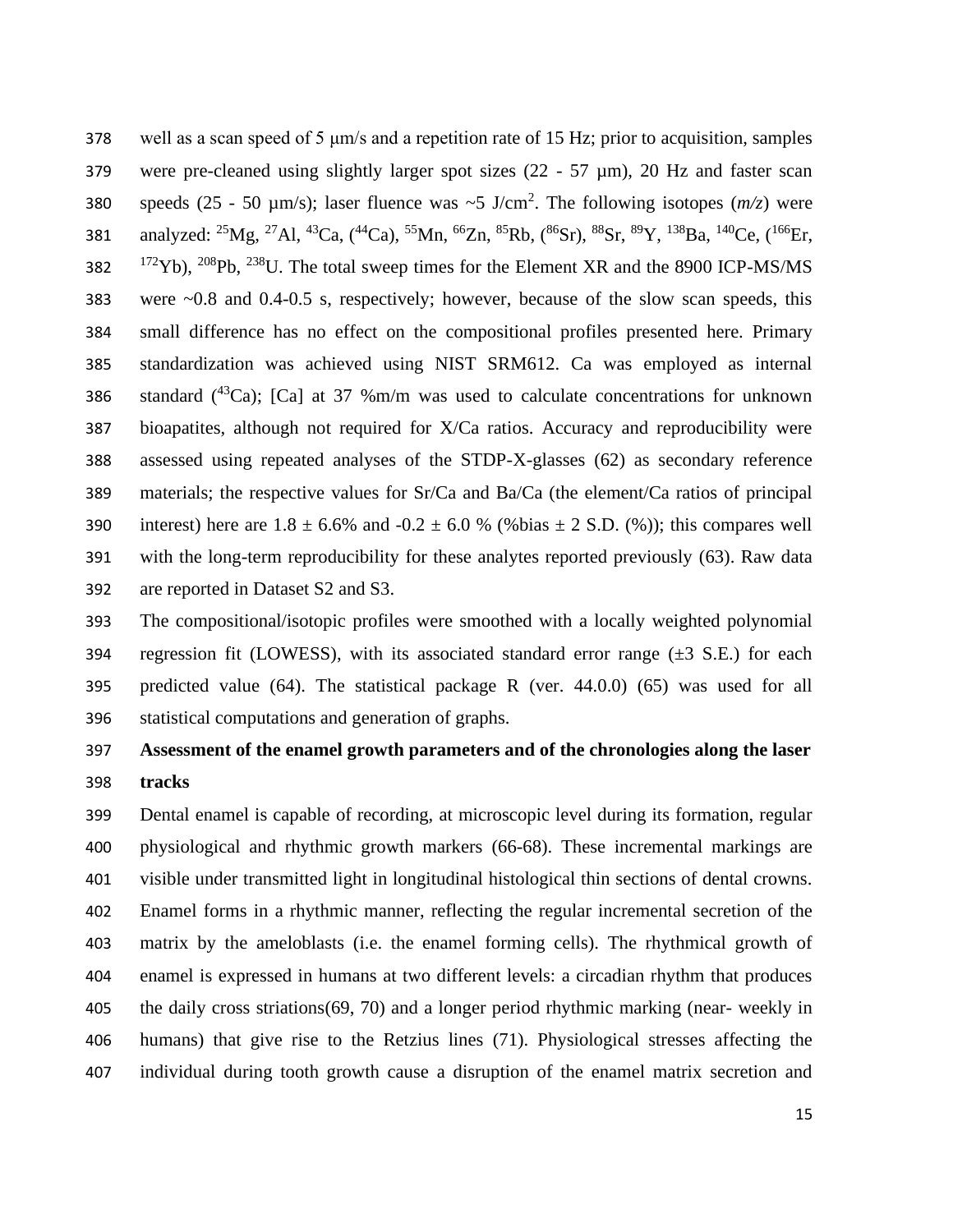- mark the corresponding position of the secretory ameloblast front, producing Accentuated (Retzius) Lines (ALs) (72, 73). The birth event is recorded in the forming enamel of
- individuals surviving the perinatal stage, and leaves usually the first Accentuated Line,
- 411 namely the Neonatal Line (NL) (26, 74, 75).

 The time taken to form the dental crown after birth was measured on each thin section adapting the methods described in literature (30, 76).

 A prism segment starting from the most apical available point on the enamel dentine junction (EDJ) and extending from this point to an isochronous incremental line (i.e. the NL, an AL or a Retzius line) was measured. The incremental line was followed back to the EDJ and a second prism segment was measured in the same way. The process was repeated until the most cervical enamel was reached. The crown formation time is equal to the sum of the single prism segments. To obtain time (in days) from the prism length measurements, local daily secretion rates (25) (DSR) were calculated around the prism segments and within 100 µm from the EDJ, by counting visible consecutive cross striations and dividing it by the corresponding prism length. The chronologies of accentuated lines (ALs) in the modern sample closely match the timing of known disruptive life history events in the mother (illness, surgery) and infant, and so are well within the range or error (1.2-4.4%) observed for this histological ageing method (67).

 DSRs were collected across the whole crown on spots chosen randomly in order to get 427 the DSRs distribution. Groups of cross striations ranging from 3 to 7 were measured. For each crown the number of measured spots ranges between 49 and 233.

After LA-ICPMS analyses, a micrograph highlighting the laser tracks was acquired at

- 50x magnification. This was superimposed to a second micrograph of the same thin
- section at 100x magnification, to gain better visibility of the enamel microstructural
- features. The chronologies along the laser tracks were obtained matching the tracks with the isochronous lines.

434<br>435

 **Acknowledgments** 

 Archaeological excavations at Fumane and De Nadale are coordinated by University of Ferrara and supported by public institutions (Fumane: Lessinia Mountain Community,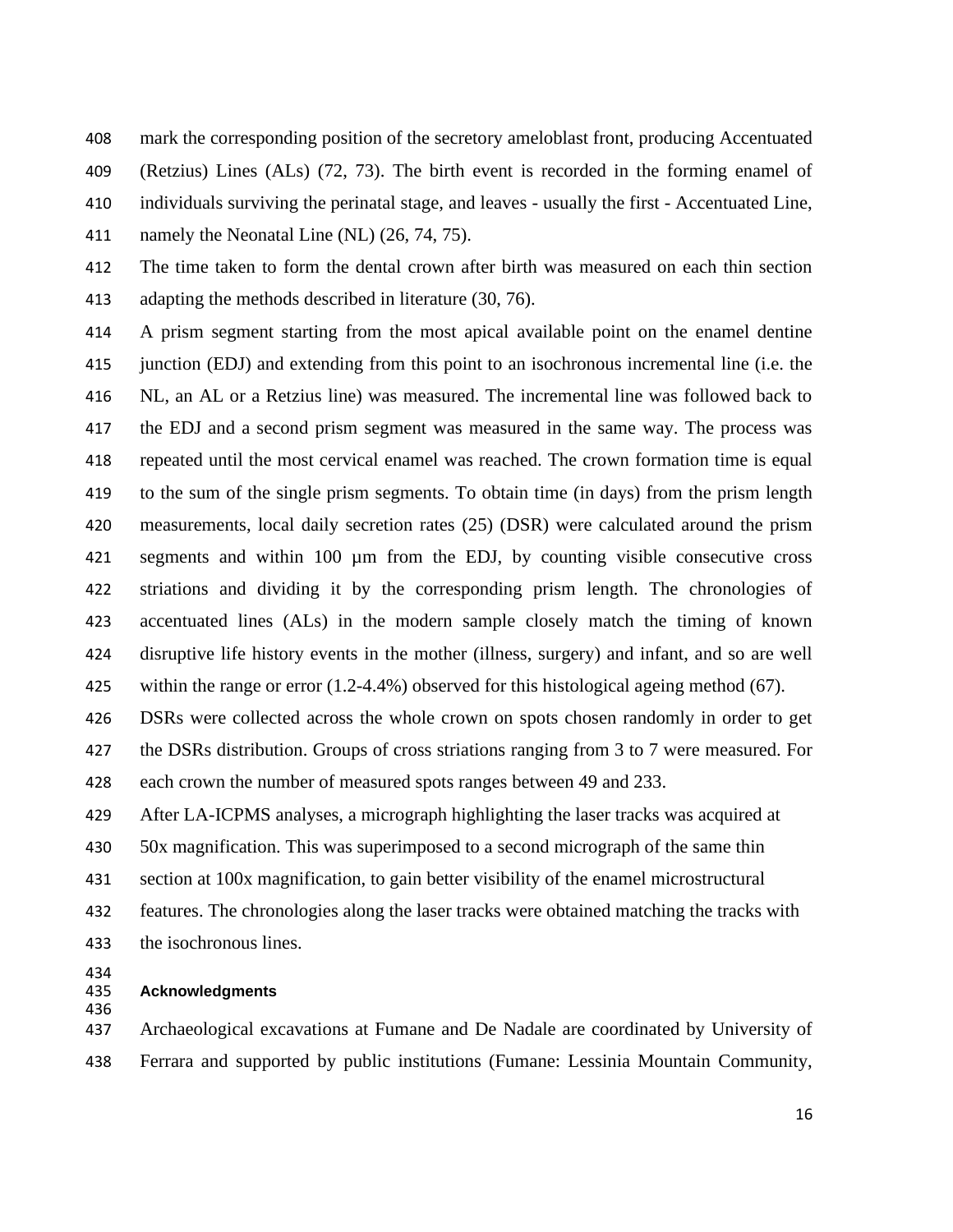Fumane Municipality, BIMAdige; De Nadale: Zovencedo Municipality) and private associations and companies (De Nadale: RAASM). Archaeological excavations at Riparo Broion are coordinated by University of Bologna and University of Ferrara and supported by H2020 grant 724046 – SUCCESS. Superintendency SAPAB-VR provided access to the samples of Nadale 1, Riparo Broion 1, Fumane 1 and Fumane 2. We thank the parents and the children who donated deciduous teeth and carefully recorded the dietary events of their children. Michael P. Richards and Marcello Mannino are thanked for stimulating discussions and for having initiated isotopic studies of the specimens at Fumane. This project was funded by the European Research Council (ERC) under the European Union's Horizon 2020 Research and Innovation Programme (grant agreement No 724046 – SUCCESS awarded to Stefano Benazzi – erc-success.eu and grant agreement No 639286 – HIDDEN FOODS awarded to Emanuela Cristiani – www.hiddenfoods.org). FIERCE is financially supported by the Wilhelm and Else Heraeus Foundation and by the Deutsche Forschungsgemeinschaft (DFG, INST 161/921-1 FUGG and INST 161/923-1 FUGG), which is gratefully acknowledged. LA-ICPMS analyses at Royal Holloway University of London, used for early comparative samples shown in the supporting material, were supported by NERC equipment funding (NERC CC073). The Marie Skłodowska-Curie Actions-European Commission provided a research grant to AN. The Radiogenic Isotope Laboratory of the University of Modena and Reggio Emilia has been funded through a grant of the 'Programma Giovani Ricercatori Rita Levi Montalcini' (to AC).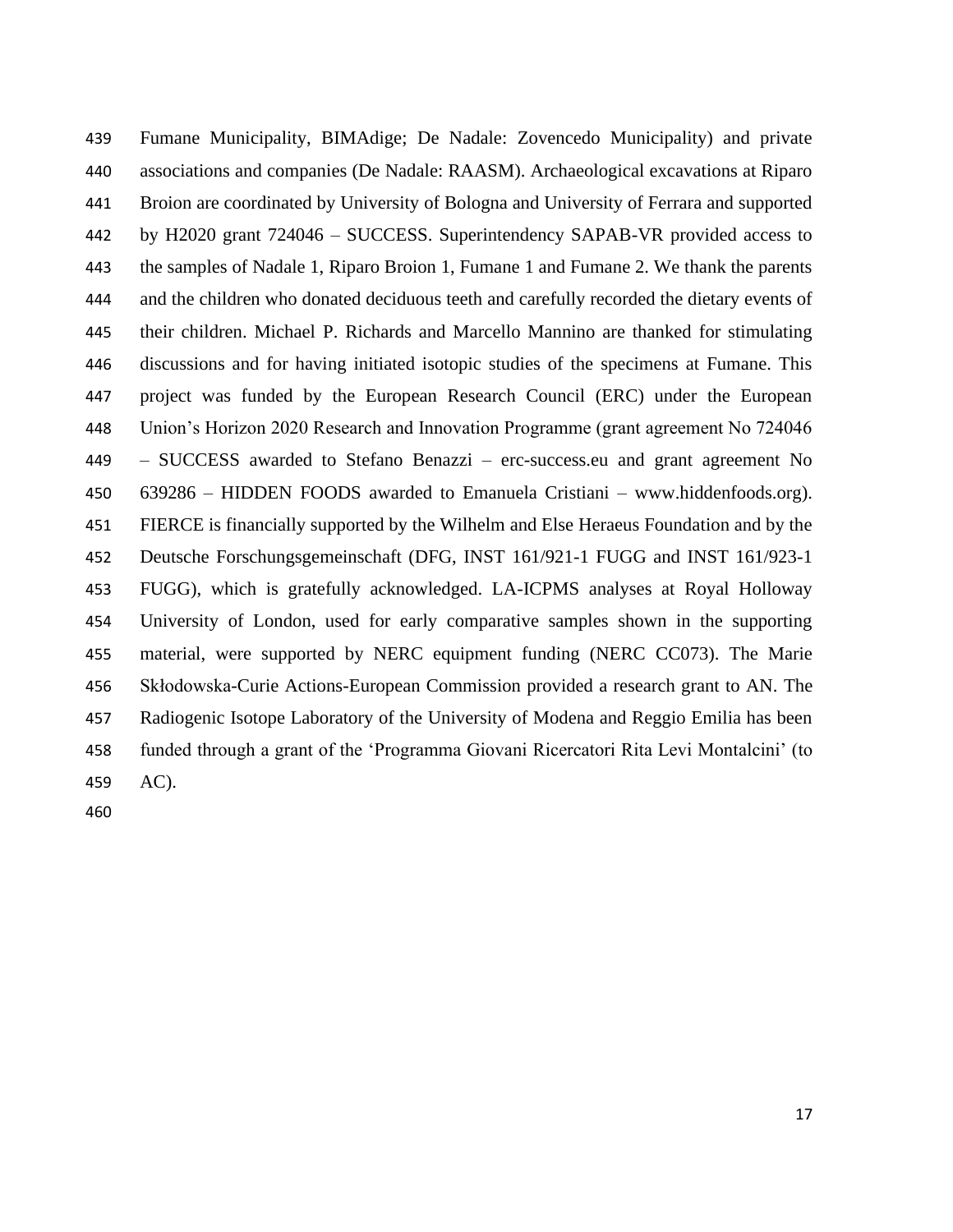| 461 |                   |                                                                                  |
|-----|-------------------|----------------------------------------------------------------------------------|
| 462 | <b>References</b> |                                                                                  |
| 463 |                   |                                                                                  |
| 464 | 1.                | Sellen DW (2007) Evolution of infant and young child feeding: implications for   |
| 465 |                   | contemporary public health. Annual Review of Nutrition 27:123-148.               |
| 466 | 2.                | Kennedy GE (2005) From the ape's dilemma to the weanling's dilemma: early        |
| 467 |                   | weaning and its evolutionary context. Journal of Human Evolution 48(2):123-145.  |
| 468 | 3.                | Kuzawa CW, et al. (2014) Metabolic costs and evolutionary implications of        |
| 469 |                   | human brain development. Proceedings of the National Academy of Sciences of      |
| 470 |                   | the United States of America 111(36):13010-13015.                                |
| 471 | 4.                | Humphrey LT (2010) Weaning behaviour in human evolution. Seminars in Cell        |
| 472 |                   | and Developmental Biology 21(4):453-461.                                         |
| 473 | 5.                | Davies DP & O'Hare B (2004) Weaning: a worry as old as time. Current             |
| 474 |                   | Paediatrics 14(2):83-96.                                                         |
| 475 | 6.                | Sellen DW (2001) Comparison of infant feeding patterns reported for              |
| 476 |                   | nonindustrial populations with current recommendations. The Journal of Nutrition |
| 477 |                   | 131(10):2707-2715.                                                               |
| 478 | 7.                | Smith TM, et al. (2010) Dental evidence for ontogenetic differences between      |
| 479 |                   | modern humans and Neanderthals. Proceedings of the National Academy of           |
| 480 |                   | Sciences of the United States of America 107(49):20923-20928.                    |
| 481 | 8.                | Macchiarelli R, et al. (2006) How Neanderthal molar teeth grew. Nature           |
| 482 |                   | 444(7120):748.                                                                   |
| 483 | 9.                | Rosas A, et al. (2017) The growth pattern of Neandertals, reconstructed from a   |
| 484 |                   | juvenile skeleton from El Sidrón (Spain). Science 357(6357):1282-1287.           |
| 485 | 10.               | de León MSP, Bienvenu T, Akazawa T, & Zollikofer CP (2016) Brain                 |
| 486 |                   | development is similar in Neanderthals and modern humans. Current Biology        |
| 487 |                   | 26(14):R665-R666.                                                                |
| 488 | 11.               | Smith TM, et al. (2018) Wintertime stress, nursing, and lead exposure in         |
| 489 |                   | Neanderthal children. Science Advances 4(10):eaau9483.                           |
| 490 | 12.               | Austin C, et al. (2013) Barium distributions in teeth reveal early-life dietary  |
| 491 |                   | transitions in primates. Nature 498(7453):216-219.                               |
| 492 | 13.               | Skinner M (1997) Dental wear in immature Late Pleistocene European hominines.    |
| 493 |                   | Journal of Archaeological Science 24(8):677-700.                                 |
| 494 | 14.               | Dean MC (2010) Retrieving chronological age from dental remains of early fossil  |
| 495 |                   | hominins to reconstruct human growth in the past. Philosophical Transactions of  |
| 496 |                   | the Royal Society of London B: Biological Sciences 365(1556):3397-3410.          |
| 497 | 15.               | Müller W, et al. (2019) Enamel mineralization and compositional time-resolution  |
| 498 |                   | in human teeth evaluated via histologically-defined LA-ICPMS profiles.           |
| 499 |                   | Geochimica et Cosmochimica Acta 255:105-126.                                     |
| 500 | 16.               | Lugli F, et al. (2019) Strontium and stable isotope evidence of human mobility   |
| 501 |                   | strategies across the Last Glacial Maximum in southern Italy. Nature Ecology &   |
| 502 |                   | <i>Evolution</i> 3(6):905-911.                                                   |
| 503 | 17.               | Müller W & Anczkiewicz R (2016) Accuracy of laser-ablation (LA)-MC-ICPMS         |
| 504 |                   | Sr isotope analysis of (bio) apatite-a problem reassessed. Journal of Analytical |
| 505 |                   | Atomic Spectrometry 31(1):259-269.                                               |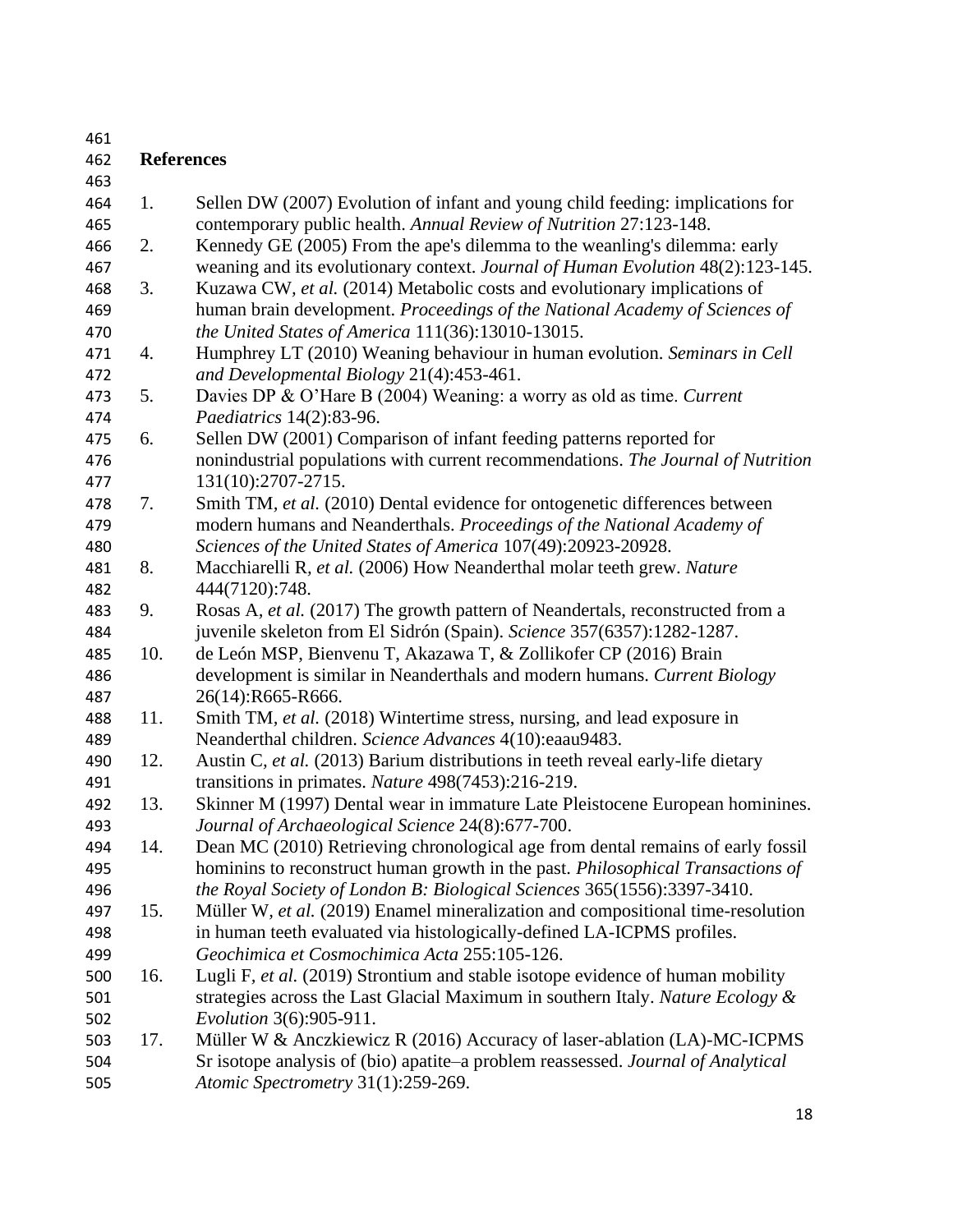| 506 | 18. | Benazzi S, et al. (2014) Middle Paleolithic and Uluzzian human remains from      |
|-----|-----|----------------------------------------------------------------------------------|
| 507 |     | Fumane Cave, Italy. Journal of Human Evolution 70:61-68.                         |
| 508 | 19. | Arnaud J, et al. (2017) A Neanderthal deciduous human molar with incipient       |
| 509 |     | carious infection from the Middle Palaeolithic De Nadale cave, Italy. American   |
| 510 |     | Journal of Physical Anthropology 162(2):370-376.                                 |
| 511 | 20. | Romandini M, et al. (in press) A late Neanderthal tooth from northeastern Italy. |
| 512 |     | Journal of Human Evolution.                                                      |
| 513 | 21. | Benazzi S, et al. (2015) The makers of the Protoaurignacian and implications for |
| 514 |     | Neandertal extinction. Science 348(6236):793-796.                                |
| 515 | 22. | Rasmussen SO, et al. (2014) A stratigraphic framework for abrupt climatic        |
| 516 |     | changes during the Last Glacial period based on three synchronized Greenland     |
| 517 |     | ice-core records: refining and extending the INTIMATE event stratigraphy.        |
| 518 |     | Quaternary Science Reviews 106:14-28.                                            |
| 519 | 23. | Seguinot J, et al. (2018) Modelling last glacial cycle ice dynamics in the Alps. |
| 520 |     | The Cryosphere 12(10):3265-3285.                                                 |
| 521 | 24. | Wood JW, et al. (1992) The Osteological Paradox: Problems of inferring           |
| 522 |     | prehistoric health from skeletal samples [and Comments and Reply]. Current       |
| 523 |     | Anthropology 33(4):343-370.                                                      |
| 524 | 25. | Nava A, et al. (2017) New regression formula to estimate the prenatal crown      |
| 525 |     | formation time of human deciduous central incisors derived from a Roman          |
| 526 |     | Imperial sample (Velia, Salerno, I-II cent. CE). PloS ONE 12(7):e0180104.        |
| 527 | 26. | Dean MC, Spiers KM, Garrevoet J, & Le Cabec A (2019) Synchrotron X-ray           |
| 528 |     | fluorescence mapping of Ca, Sr and Zn at the neonatal line in human deciduous    |
| 529 |     | teeth reflects changing perinatal physiology. Archives of Oral Biology 104:90-   |
| 530 |     | 102.                                                                             |
| 531 | 27. | Mahoney P (2011) Human deciduous mandibular molar incremental enamel             |
| 532 |     | development. American Journal of Physical Anthropology 144(2):204-214.           |
| 533 | 28. | Mahoney P (2012) Incremental enamel development in modern human deciduous        |
| 534 |     | anterior teeth. American Journal of Physical Anthropology 147(4):637-651.        |
| 535 | 29. | Dean MC, Humphrey L, Groom A, & Hassett B (2020) Variation in the timing of      |
| 536 |     | enamel formation in modern human deciduous canines. Archives of Oral             |
| 537 |     | Biology:104719.                                                                  |
| 538 | 30. | Birch W & Dean MC (2014) A method of calculating human deciduous crown           |
| 539 |     | formation times and of estimating the chronological ages of stressful events     |
| 540 |     | occurring during deciduous enamel formation. Journal of Forensic and Legal       |
| 541 |     | Medicine 22:127-144.                                                             |
| 542 | 31. | Fornai C, et al. (2014) Enamel thickness variation of deciduous first and second |
| 543 |     | upper molars in modern humans and Neanderthals. Journal of Human Evolution       |
| 544 |     | 76:83-91.                                                                        |
| 545 | 32. | Olejniczak AJ, et al. (2008) Dental tissue proportions and enamel thickness in   |
| 546 |     | Neandertal and modern human molars. Journal of Human Evolution 55(1):12-23.      |
| 547 | 33. | Humphrey LT, Dean MC, Jeffries TE, & Penn M (2008) Unlocking evidence of         |
| 548 |     | early diet from tooth enamel. Proceedings of the National Academy of Sciences of |
| 549 |     | the United States of America 105(19):6834-6839.                                  |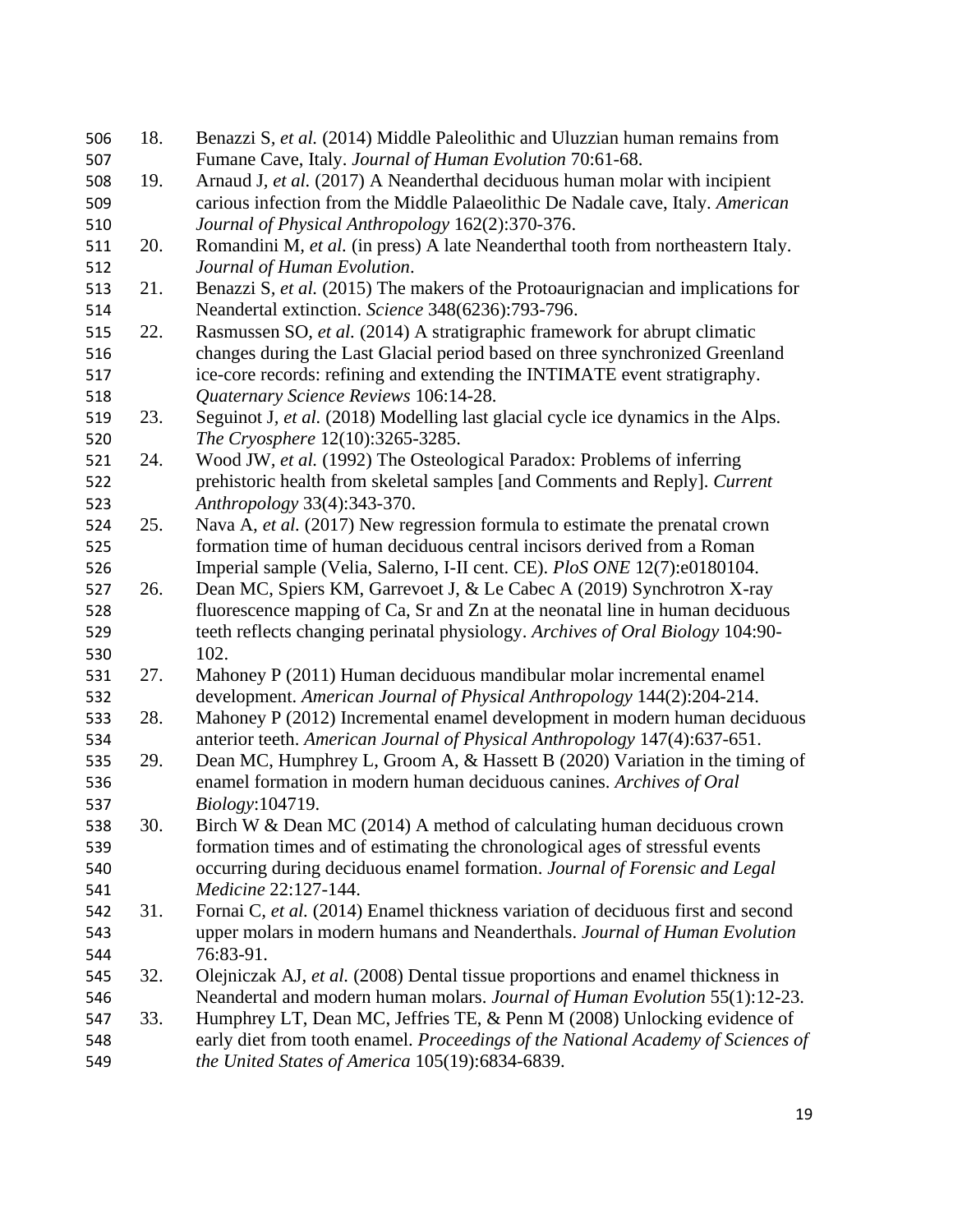| 550        | 34. | Humphrey LT (2014) Isotopic and trace element evidence of dietary transitions in                                                                       |
|------------|-----|--------------------------------------------------------------------------------------------------------------------------------------------------------|
| 551        |     | early life. Annals of Human Biology 41(4):348-357.                                                                                                     |
| 552        | 35. | Rossipal E, Krachler M, Li F, & Micetic-Turk D (2000) Investigation of the                                                                             |
| 553        |     | transport of trace elements across barriers in humans: studies of placental and                                                                        |
| 554        |     | mammary transfer. Acta Paediatrica 89(10):1190-1195.                                                                                                   |
| 555        | 36. | Humphrey LT, Dirks W, Dean MC, & Jeffries TE (2008) Tracking dietary                                                                                   |
| 556        |     | transitions in weanling baboons (Papio hamadryas anubis) using                                                                                         |
| 557        |     | strontium/calcium ratios in enamel. Folia Primatologica 79(4):197-212.                                                                                 |
| 558        | 37. | Krachler M, Rossipal E, & Micetic-Turk D (1999) Concentrations of trace                                                                                |
| 559        |     | elements in sera of newborns, young infants, and adults. Biological Trace Element                                                                      |
| 560        |     | Research 68(2):121.                                                                                                                                    |
| 561        | 38. | Burton JH, Price TD, & Middleton WD (1999) Correlation of bone Ba/Ca and                                                                               |
| 562        |     | Sr/Ca due to biological purification of calcium. Journal of Archaeological Science                                                                     |
| 563        |     | 26(6):609-616.                                                                                                                                         |
| 564        | 39. | Tsutaya T & Yoneda M (2015) Reconstruction of breastfeeding and weaning                                                                                |
| 565        |     | practices using stable isotope and trace element analyses: a review. American                                                                          |
| 566        |     | Journal of Physical Anthropology 156(S59):2-21.                                                                                                        |
| 567        | 40. | Peek S & Clementz MT (2012) Sr/Ca and Ba/Ca variations in environmental and                                                                            |
| 568        |     | biological sources: a survey of marine and terrestrial systems. Geochimica et                                                                          |
| 569        |     | Cosmochimica Acta 95:36-52.                                                                                                                            |
| 570        | 41. | Metcalfe JZ, Longstaffe FJ, & Zazula GD (2010) Nursing, weaning, and tooth                                                                             |
| 571        |     | development in woolly mammoths from Old Crow, Yukon, Canada: implications                                                                              |
| 572        |     | for Pleistocene extinctions. Palaeogeography, Palaeoclimatology, Palaeoecology                                                                         |
| 573        |     | 298(3-4):257-270.                                                                                                                                      |
| 574        | 42. | Tacail T, Kovačiková L, Brůžek J, & Balter V (2017) Spatial distribution of trace                                                                      |
| 575        |     | element Ca-normalized ratios in primary and permanent human tooth enamel.                                                                              |
| 576        |     | Science of the Total Environment 603:308-318.                                                                                                          |
| 577        | 43. | López-García JM, Berto C, & Peresani M (2019) Environmental and climatic                                                                               |
| 578        |     | context of the hominin occurrence in northeastern Italy from the late Middle to                                                                        |
| 579        |     | Late Pleistocene inferred from small-mammal assemblages. Quaternary Science                                                                            |
| 580        |     | Reviews 216:18-33.                                                                                                                                     |
| 581        | 44. | López-García JM, dalla Valle C, Cremaschi M, & Peresani M (2015)                                                                                       |
| 582        |     | Reconstruction of the Neanderthal and Modern Human landscape and climate                                                                               |
| 583        |     | from the Fumane cave sequence (Verona, Italy) using small-mammal                                                                                       |
| 584        |     | assemblages. Quaternary Science Reviews 128:1-13.                                                                                                      |
| 585        | 45. | Miller EM (2018) Beyond passive immunity: Breastfeeding, milk and                                                                                      |
| 586        |     | collaborative mother-infant immune systems. Breastfeeding: New                                                                                         |
| 587        |     | Anthropological Approaches, (Routledge, New York), pp 26-39.                                                                                           |
| 588        | 46. | Campbell KL & Wood JW (1988) Fertility in traditional societies. Natural                                                                               |
| 589        |     | Human Fertility, (Springer), pp 39-69.                                                                                                                 |
|            | 47. |                                                                                                                                                        |
| 590<br>591 |     | Lee PC (1996) The meanings of weaning: growth, lactation, and life history.<br>Evolutionary Anthropology: Issues, News, and Reviews: Issues, News, and |
|            |     | Reviews 5(3):87-98.                                                                                                                                    |
| 592        | 48. |                                                                                                                                                        |
| 593        |     | World Health Organization (2009) Infant and young child feeding: model chapter                                                                         |
| 594        |     | for textbooks for medical students and allied health professionals.                                                                                    |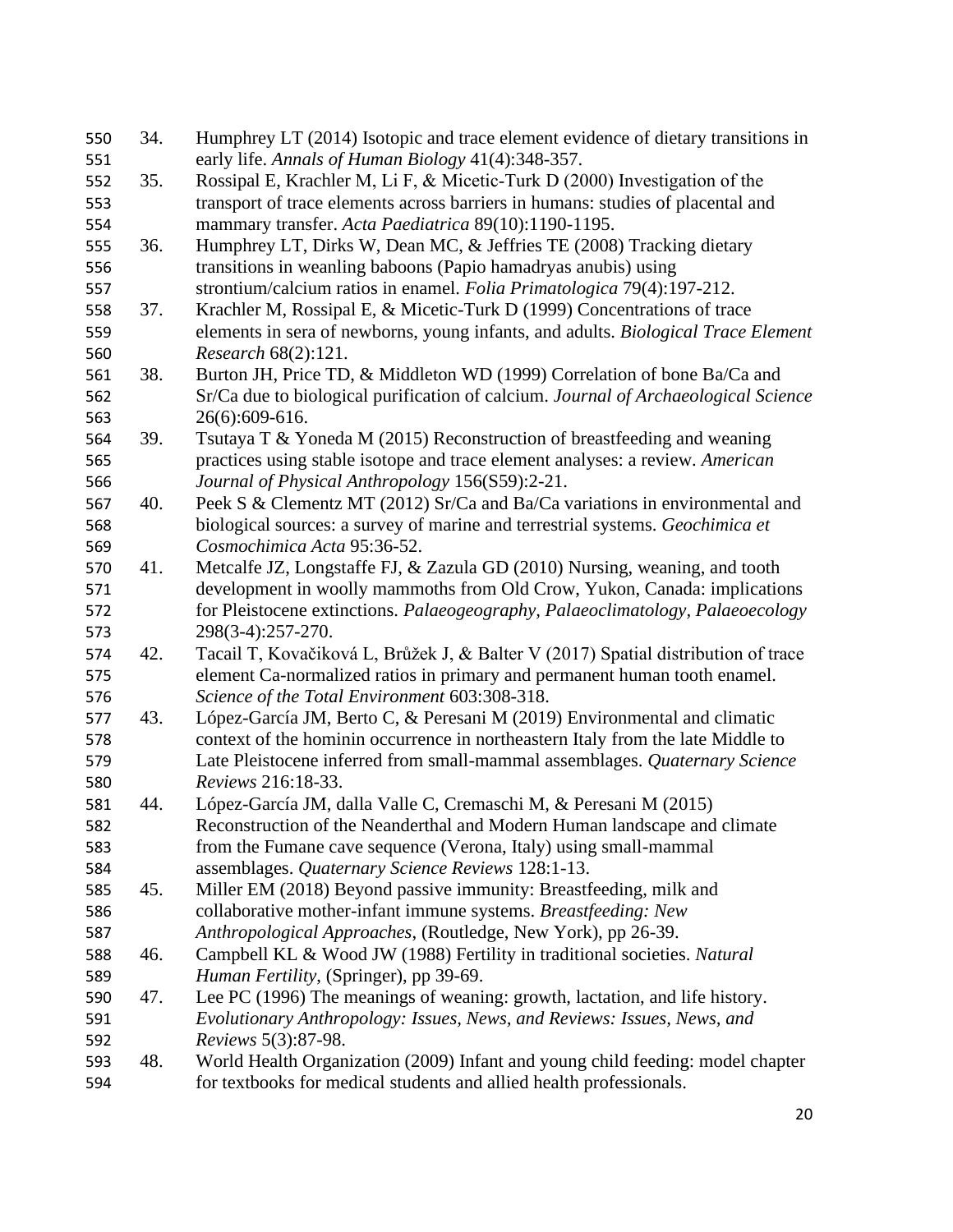| 595 | 49. | Prentice P, et al. (2016) Breast milk nutrient content and infancy growth. Acta     |
|-----|-----|-------------------------------------------------------------------------------------|
| 596 |     | Paediatrica 105(6):641-647.                                                         |
| 597 | 50. | Richards M, et al. (2008) Strontium isotope evidence of Neanderthal mobility at     |
| 598 |     | the site of Lakonis, Greece using laser-ablation PIMMS. Journal of                  |
| 599 |     | Archaeological Science 35(5):1251-1256.                                             |
| 600 | 51. | Wißing C, et al. (2019) Stable isotopes reveal patterns of diet and mobility in the |
| 601 |     | last Neandertals and first modern humans in Europe. Scientific Reports 9(1):1-12.   |
| 602 | 52. | Taylor HW, Vázquez-Geffroy M, Samuels SJ, & Taylor DM (1999) Continuously           |
| 603 |     | recorded suckling behaviour and its effect on lactational amenorrhoea. Journal of   |
| 604 |     | Biosocial Science 31(3):289-310.                                                    |
| 605 | 53. | Prüfer K, et al. (2014) The complete genome sequence of a Neanderthal from the      |
| 606 |     | Altai Mountains. Nature 505(7481):43-49.                                            |
| 607 | 54. | Garber CM (1947) Eskimo infanticide. The Scientific Monthly 64(2):98-102.           |
| 608 | 55. | Trinkaus E (1995) Neanderthal mortality patterns. Journal of Archaeological         |
| 609 |     | Science 22(1):121-142.                                                              |
| 610 | 56. | Nava A (2018) Hominin dental enamel: an integrated approach to the study of         |
| 611 |     | formation, maturation, and morphology (Unpublished doctoral dissertation). PhD      |
| 612 |     | (Sapienza University of Rome, Rome).                                                |
| 613 | 57. | Caropreso S, et al. (2000) Thin sections for hard tissue histology: a new           |
| 614 |     | procedure. Journal of Microscopy 199(3):244-247.                                    |
| 615 | 58. | Weber M, Lugli F, Jochum KP, Cipriani A, & Scholz D (2018) Calcium                  |
| 616 |     | carbonate and phosphate reference materials for monitoring bulk and                 |
| 617 |     | microanalytical determination of Sr isotopes. Geostandards and Geoanalytical        |
| 618 |     | Research 42(1):77-89.                                                               |
| 619 | 59. | Steiger RH & Jäger E (1977) Subcommission on geochronology: convention on           |
| 620 |     | the use of decay constants in geo-and cosmochronology. Earth and Planetary          |
| 621 |     | Science Letters 36(3):359-362.                                                      |
| 622 | 60. | McArthur JM, Howarth R, $\&$ Bailey T (2001) Strontium isotope stratigraphy:        |
| 623 |     | LOWESS version 3: best fit to the marine Sr-isotope curve for 0–509 Ma and          |
| 624 |     | accompanying look-up table for deriving numerical age. The Journal of Geology       |
| 625 |     | $109(2):155-170.$                                                                   |
| 626 | 61. | Müller W, Shelley M, Miller P, & Broude S (2009) Initial performance metrics of     |
| 627 |     | a new custom-designed ArF excimer LA-ICPMS system coupled to a two-volume           |
| 628 |     | laser-ablation cell. Journal of Analytical Atomic Spectrometry 24:209-214.          |
| 629 | 62. | Klemme S, et al. (2008) Synthesis and preliminary characterisation of new           |
| 630 |     | silicate, phosphate and titanite reference glasses. Geostandards and Geoanalytical  |
| 631 |     | Research 32(1):39-54.                                                               |
| 632 | 63. | Evans D & Müller W (2018) Automated extraction of a five-year LA-ICP-MS             |
| 633 |     | trace element data set of ten common glass and carbonate reference materials:       |
| 634 |     | Long-term data quality, optimisation and laser cell homogeneity. Geostandards       |
| 635 |     | and Geoanalytical Research 42(2):159-188.                                           |
| 636 | 64. | Cleveland WS, Grosse E, & Shyu WM (1992) Local regression models.                   |
| 637 |     | Statistical Models in S 2:309-376.                                                  |
| 638 | 65. | R-Core-Team (2020) R: A language and environment for statistical computing. (R)     |
| 639 |     | Foundation for Statistical Computing, Vienna, Austria).                             |